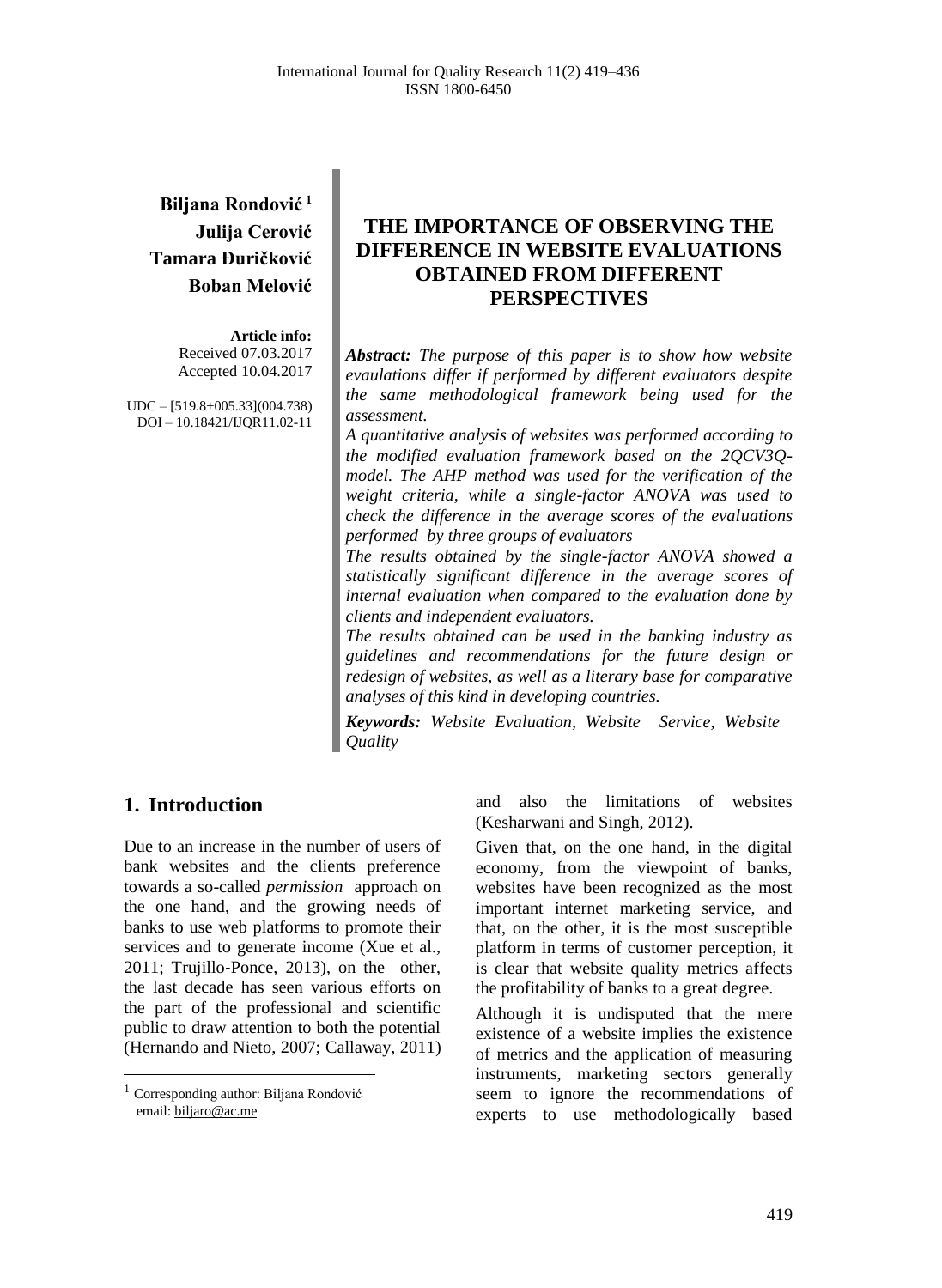

approaches for these purposes. Only by applying an effective methodology can quality website evaluation be performed, the issue of subjective human assessments reduced, and as a consequence, the right actions taken towards the improvement of overall website quality.

An assessment of website quality requires the selection of criteria and their attributes which describe what is expected from a webiste. The set of criteria, attributes and their relationships constitutes a model for the evaluation of the site.

There is no universally applicable method of evaluation, that is, the evaluation framework and criteria selection should be tailored to the target market and the industry whose sites are evaluated. Selection criteria for the evaluation of sites must be different and dependant on what the goal metric is.

Most of these methods are based on hierarchical lists of criteria and their attributes. The criteria can be assigned weights, that is, the criteria can be weighted.

There is extensive research literature on the application of specific website evaluation models in various industries such as education (Manzari and Trinidad 2013), egovernment (Burmaoglu end Kazancoglu, 2012), e-commerce (Davidavičienė and Tolvaišas, 2011), banking (Ariff et al., 2013; Klaus and Nguyen, 2013) and so on. A full understanding of industrial differences would be a prerequisite for the effective design of commercial web sites Huizingh, E. (2002). The majority of these papers recognize the importance of website evaluation from the perspective of the user. Only a small number of authors have recognized the importance of evaluation both from the users and from the employees' perspectives in their research. (Molla and Licker, 2001; Zhu, 2004; Quaddus and Achjari, 2005), but no one has done consolidated research on the topic as of yet. The lack of consolidated research promted us to conduct research on the banking sector and eliminate the literal gap in terms of a multidimensional approach to evaluation.

The paper features the results of an internal and external evaluation based on the modified 2QCV3Q model (Mich et al., 2003), complemented by the results of an evaluation performed by the authors, acting as independent evaluators. A single-factor analysis of variance was performed to determine the variation in average scores. The 2QCV3Q model attributes have been adapted to the characteristics of the banking sector and unlike the original model, weight coefficients have been allocated to them. The AHP method was used to confirm the correctness of the assigned weight coefficients.

The rest of the paper is organized as follows: In section 2, reference is made to the findings of previous research in this area and a review is offered of the papers which prompted us to conduct our own reasearch and write this paper. An explanation of the research methodology, research tools and the characteristics of the sample follows. In the section entitled *Results and discussion*, the research findings are presented. At the end, the authors offer concluding remarks, state some limitatons of the research and provide recommendations for future research in this field.

## **2. Related works**

The research published up to 2000 placed greater emphasis on software evaluation as compared to website or web application evaluations. Web engineering spurred significant progress in this respect and very often the models for website assessment were developed based on the basic models for software evaluation.

Two dilemmas have always existed when it comes to a research of this kind:

- 1. What should be assessed, which criteria and attributes should be chosen?
- 2. Which methodological approach shoud be employed to reach the final assessment of website quality?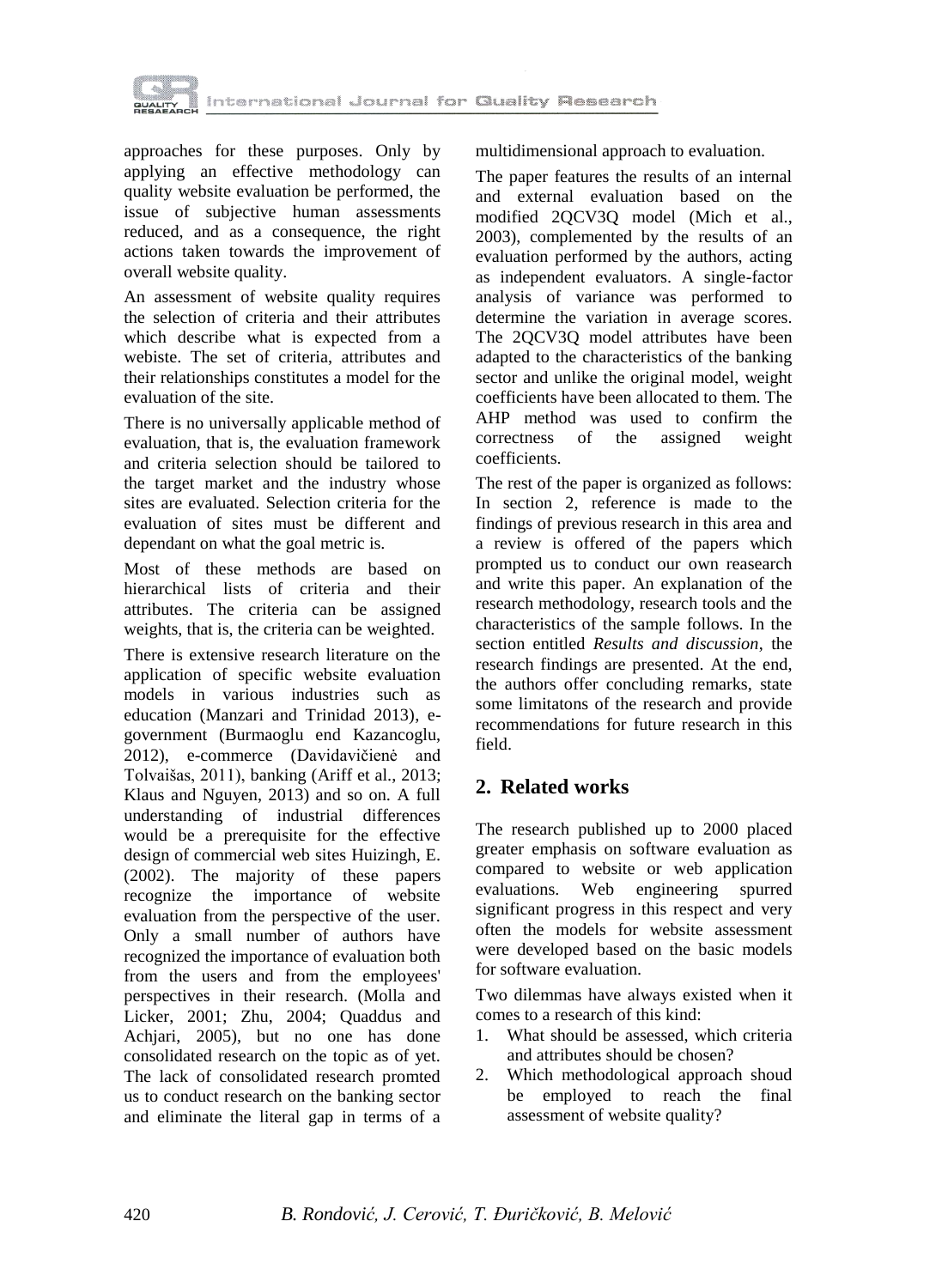

## **2.1 Criteria selection for website evaluation**

When we analyze the selection of criteria and attributes we find that the first research on website evaluation generally focused on the selection and evaluation of those criteria that are important from the user's standpoint. However, no research resulted in a generally accepted list of criteria to measure user satisfaction with a website.

In the field of e-business, the role of the owner and employees is also of great importance (Ghandour et all., 2011), and therefore, in addition to website evaluation from the user's standpoint, it seems logical to conduct periodic internal evaluations.

There are a limited number of papers on internal evaluation and this research gap was what prompted us to devote part of our own research to internal evaluation.

We deem this to be important since employees are also users and might often spot problems better than clients. In addition, internal evaluation can serve as an "early warning system" (Lai, 2006), but also as an instrument for measuring the level of return on an investment in ICT(Tallon and Kraemer, 2002). In the study A strategic framework for website evaluation based on a review of the literature from 1995–2006 the authors, with a view to strategy, recommend conducting an internal evaluation first and then proceeding with the external evaluation (Chiou et al., 2010).

Some authors are of the opinion that Web design affects the client's immediate satisfaction (Yang et al., 2005). On the other hand, research has also shown that design influences the user's future behaviour (Liang et al., 2008).

In part of the published research (Sénécal et al., 2005) it has been shown that different categories of users have different perceptions in terms of design, and that when creating an online presentation and performing website analysis a user quality evaluation segmentation should be done.

In some research, the authors emphasize the importance of the navigability for a website quality. Kalbach (2007) believes that navigability is ''the systematic organization of links to provide access to information and to make meaningful associations in a way that enhances understanding, reflects brand, and lends to overall credibility of a site''.

Some recent research suggests methods and instruments for measuring the quality of webiste navigation. (Vaucher and Sahraoui, 2010; Fang et al., 2012).

The simplicity of a website is measured by the level of the ease of use. Ahn et al., (2007) reminds us that for users "ease of use means a clear system which is easy to be understood, skilled and controllable".

A synthetic overview of the studies which employed the criteria content quality leads to the conclusion that content is always the main source of value for the user (Hargittai et al., 2010; Kassim and Asiah, 2010).

In precise terms, any evaluation should show if the content is useful, presented in a fully integrated manner and true (Winkler, 2001), but also whether it corresponds to the target market (Nielsen, 2002). In addition, it has been shown that the importance of the criterion content quality is not the same for different user categories (Karkin end Janssen, 2014), which means that when assigning weight to the criteria the target market should be taken into consideration. Given the nature of bank operations, it is without question that content quality must be evaluated.

Trust in a website always depends on the perception of security and privacy. Security is better understood if taken together with privacy This is corroborated by the fact that in a number of papers the two criteria were always analyzed together (Long and McMellon, 2004). Many papers show that security and privacy are important determinants of online loyalty. (Ramanathan, 2011; Aldas et al., 2011). Only one study Gefen (2002) does not feature a statistically relevant connection between user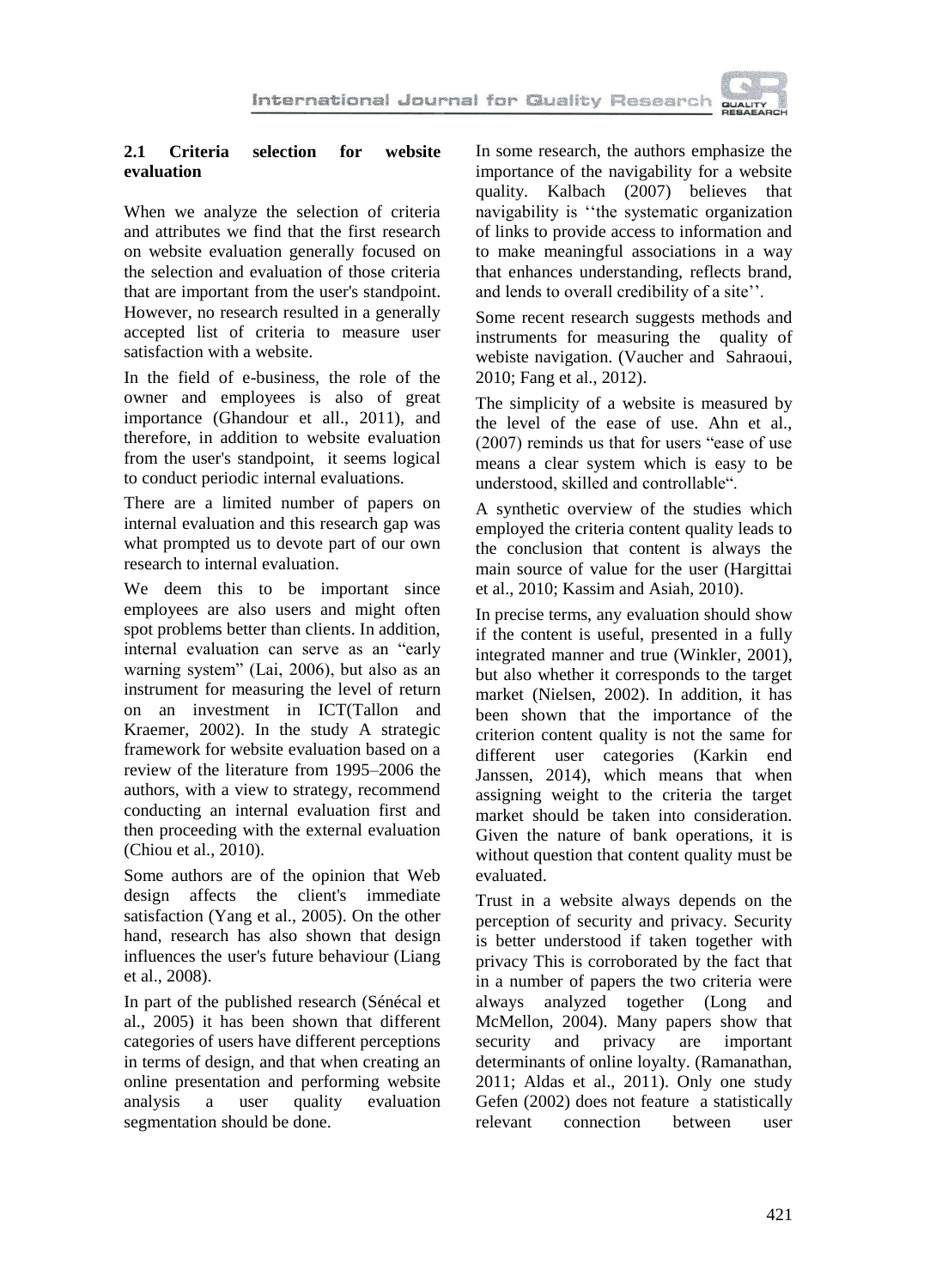

satisfaction and risk. Due to the nature of banking services, banks' website evaluation must includethe criterion of safety and security.

Interactivity is a significant determinant of website quality and is assessed based on whether there are a sufficient number of communication channels through which clients can define their requirements and receive feedback (Achour and Bensedrine, 2005; Carlson and O'Cass, 2010). In addition, interactivity is also evaluated based on the manner and quality of information exchange between the website owner and the user. (Barrutia and Gilsanz, 2013).

Some authors suggest that webpage speed performance and download speed be standard website quality evaluation criteria (Kahraman and Kuya, 2011).

It is clear that, in addition to the selected criteria and sub-criteria, the validity of the assessment depends on the distribution of the weights in the total evaluation. For such purposes, the AHP method has been used multiple times (Tsai et al., 2010; Dincer and Hacioglu, 2013), and we have also opted for it when verifying weight coefficients.

## **2.2 Methodological approaches to website evaluation**

Summing up the quantitavie research on website evaluation Law et al., (2010) identifies 5 evaluation principles: counting, user judgment, automated, numerical computation, and combined methods. There are good and bad elements to all the methods.

The counting method has been used in numerous papers to determine how rich a website is in terms of content (Bai et al., 2006; Xiong et al., 2009). As can be seen from the very name, this method is used to identify whether certain methods are extant on a website, but their quality and the ease of their use are not determined.

The user judgment method is used to assess a website from the user standpoint, that is to

determine the level of the user's satisfaction, but without a numerical representaion of the overall website evaluation. This method has been used in numerous studies to measure the user's satisfaction. (Hur et al., 2011; Belanche et al., 2012).

The automated method is used in many papers for automated, software supported evaluations with the maximum exclusion of the subjective opinion of the evaluators (Chan and Law 2006; Qi et al., 2008)). This approach is good because it ensures a consistency to the evaluation and testing technical characteristics of a website, but the drawback of the approach is that it neglects the user's perception.

One group of authors opted for the numerical computation metod (Yeung et al., 2006; Miranda et al., 2006). This method has a mathametically-rooted background, and to determine the final numerically expressed assessment, lists of criteria and attributes should be defined, and their weight coefficients determined.

In order to avoid the downsides of the above methods, can be research based on combinations of two or more of the suggested methods.

The present research is based on a methodological framework which combines the counting and automated methods.

## **3. Research methodology, research tools and characteristics of the sample**

As per the defined research objective, the authors started from the hypothesis that the same evaluation criteria are assessed differently by clients, bank employees and independent evaluators, that is, that there is a staistically significant difference in the average scores of the internal evaluation compared to those given by clients and independent evaluators.

There is a total of 14 banks operating in Montenegro and 3 different evaluation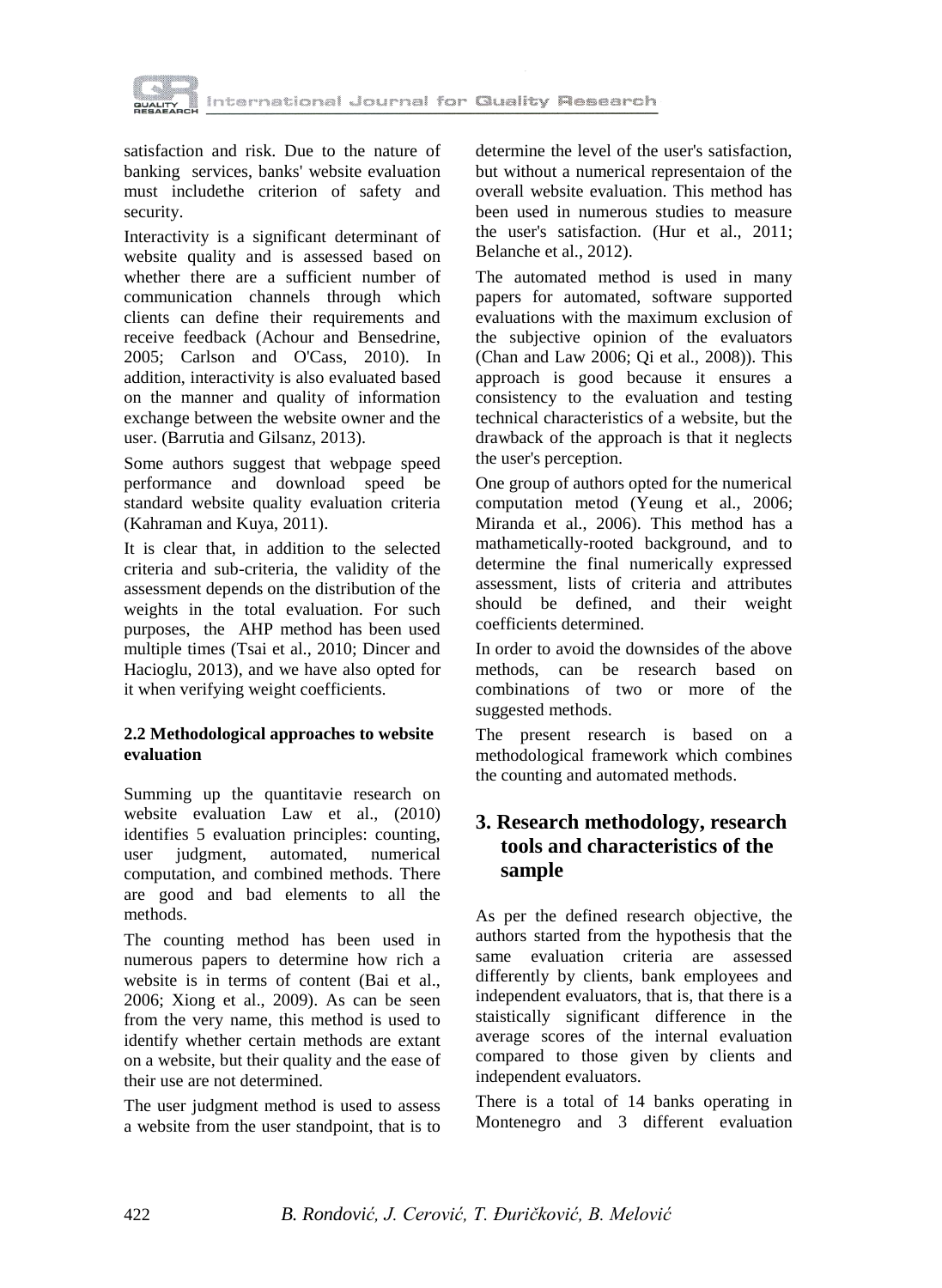

procedures were carried out for all of them.

For these purposes, an extensive review of the literature in this field was undertaken and about 80 academic articles were consulted, which dealt with website evaluation in various branches of industry; following this, an analysis of the applicable models and their criteria and attributes performed.

According to the nature of the problem which is the subject of this paper, the 2QCV3Q model was selected. The reason for choosing this model is the fact that it is flexible and applicable for evaluating the quality of websites from different angles. The 2QCV3Q permits a multi-stakeholder approach that considers all perspectives of Web application designer, deployer, owner, and its users (Kumar et al., 2015).

This conceptual framework has been partially modified by introducing weight coefficients for the evaluation of various dimensions of a website, thus improving the quality of the methodology.

On the basis of the original 2QCV3Q a list of criteria and attributes for independent evaluation was developed and this later served to create surveys.

The first, independent evaluation was conducted by the authors of this paper.

The results of the evaluation performed by clients were obtained by processing the survey completed by a total of 610 clients.

The results of the internal evaluation, in which the survey was distributed to the employees in the marketing sectors, employees in the IT sector and Web designers, were obtained by processing data from 125 surveys.

After the average scores of the 3 different evaluations has been obtained, a singlefactor analysis of variance (single-factor ANOVA) was carried out, which was aimed at determining whether there was a statistically significant difference between these results.

### **3.1 The process of independent evaluation**

An independent evaluation of websites was conducted in such a way that on the basis of the original 2QCV3Q model (Table 1), which consists of 7 criteria (Identity, Content, Services, Contact, Maintenance, Usability, and Feasibility), a list of 69 attributes was defined. Then, the criteria and attributes were assigned weights. Since most multi-criteria decision-making models require that the criteria be assigned weights according to their importance, the authors did so using the experiential method, and then through the AHP model, specifically using the software Expert Choice, the index of inconsistency was calculated. Since the value of inconsistency was 0.07, which is less than 0.1, no additional corrections were made regarding the change in the weight coefficients.

The list of attributes was created in accordance with the nature of the banking business.

**Table 1.** Criteria of the 2QCV3Q model (Mich et al., 2003)

| Criteria    | <b>Attributes</b>               |  |  |  |
|-------------|---------------------------------|--|--|--|
| Identity    | Identification.                 |  |  |  |
|             | Characterisation                |  |  |  |
| Content     | Coverage, Accuracy              |  |  |  |
| Services    | Functionalities, Control        |  |  |  |
| Location    | Reachability, Interactivity     |  |  |  |
| Maintenance | Corrective Maintenance,         |  |  |  |
|             | <b>Adaptive Maintenance</b>     |  |  |  |
|             | Assessibility, Navigability,    |  |  |  |
| Usability   | Understandability               |  |  |  |
| Feasibility | Resources, Information and      |  |  |  |
|             | <b>Communication Technology</b> |  |  |  |

From a total of 100 points for evaluating the quality of a website, 25 were intended to assess usability, 20 to assess content, service and feasibility each, and 5 points each to assess identity, contact and maintenance. Each weight coefficient was divided by the number of attributes and the maximum weights of the obtained attributes. In the case of the existence of an attribute, one point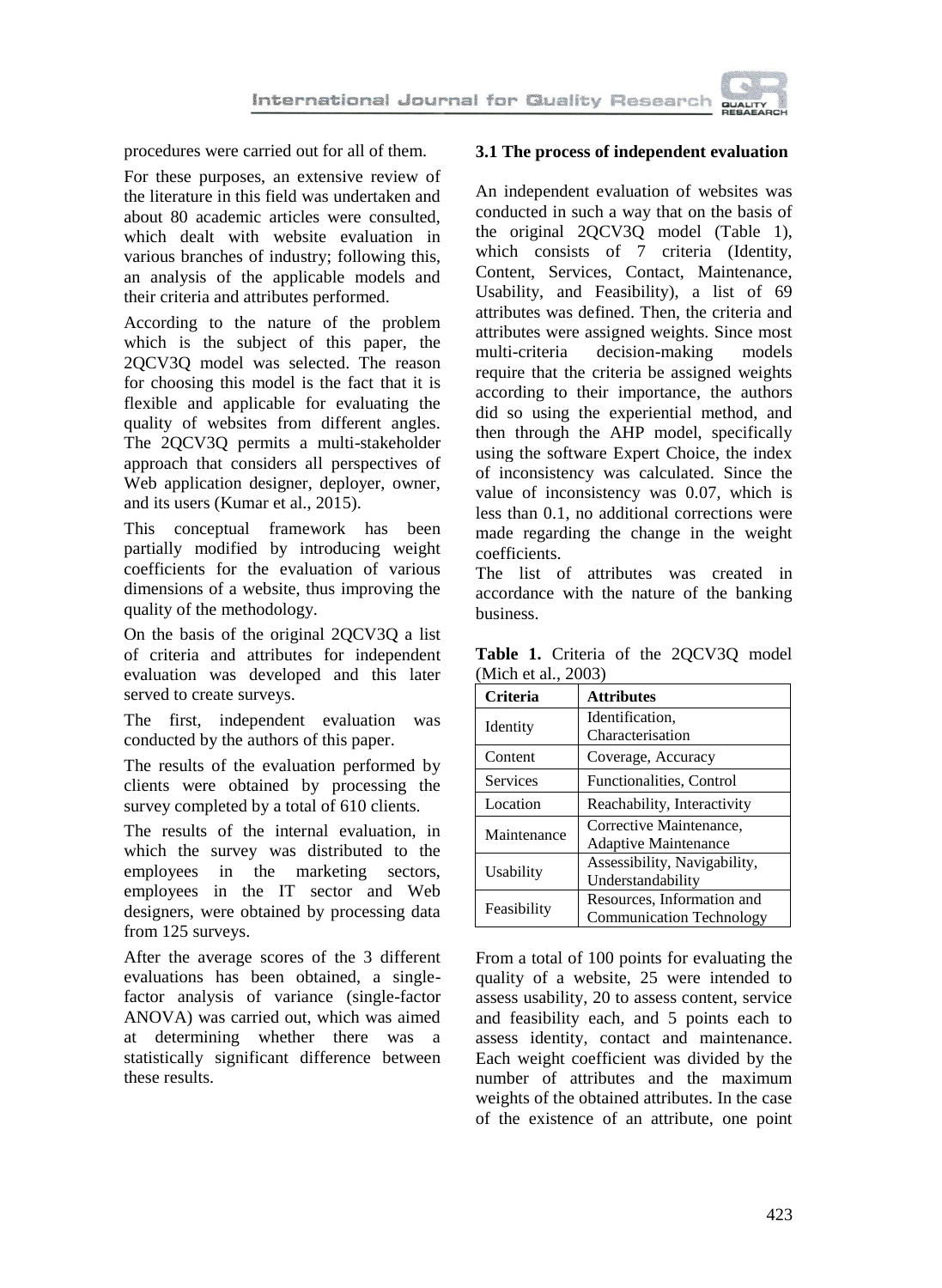

was assigned and then multiplied by its maximum weight coefficient, and in the absence of an attributes, zero was assigned.

The web pages of banks were tested by accessing them from one computer every day at the same time. Testing was repeated 3 times within 5 months, and the obtained results featured negligible differences. Therefore, the initial result was considered valid.

For various technical data such as speed of loading and the number of defective links two tools, Xenu and Watson, were used. The testing results were recorded in an Excel spreadsheet and thus the final evaluation for each bank was obtained.

### **3.2 The process of client evaluation**

For the purposes of this part of the research the data from the clients was collected through a carefully developed survey. The conceptual framework for the creation of the questionnaire was the list of criteria and attributes that were used in the independent evaluation.

The respondents were asked to assess the quality of the webistes against the 7-point Likert scale (from "strongly disagree" to "strongly agree").

In order to compare the received evaluations from various angles, the 43 questions were divided into 7 sections. Each section covered one criterion of the 2QCV3Q model. Each section contained a number of questions that were developed on the basis of the defined attributes for an independent evaluation.

Each criterion in this evaluation was allocated as many points as the criteria in the independent evaluation was. The maximum values for each criterion were divided by the number of questions that criterion covers and then the maximum value calculated for each defined question.

After that, all the responses (from 1 to 7) were converted via a formula into values within the range of the maximum values that can be obtained for the corresponding

question. The data processing was performed in Excel.

The respondents were recruited from among bank customers who are NetBanking users. The survey was placed on the webpages for access to net banking systems and conducted on the principle of voluntary participation.

In a 60-day period, the survey was completed by 687 respondents, with the data for 77 of them being discarded immediately. Out of these 77 discarded surveys, 56 were incomplete while in 21 cases, the respondents were disregarded because they had been net banking users for less than a year. A total of 71% of the respondents had used the Internet for more than 10 years, and 29% for between 5 and ten years.A sample of 610 users of NetBanking was representative for the purposes of this study.

From the total number of the processed surveys, 312 (51%) clients were male and 298 (49%) female. The largest number of the respondents were highly educated to univeristy level (around 73%), 26% were high-school educated, while 1% had a primary education.

## **3.3 Evaluation by the banks' employees**

In the process of internal evaluation, the banks' employees participated. These employees included web designers, web analysts, SEO administrators, Web marketing managers, Internet PR specialists, experts in market research, experts in the security of electronic transactions and experts in digital media campaigns.

Out of the total number of 179 surveys sent (as questionnaires), 125 were returned duly answered.

The respondents were informed about the purpose of the research and were asked not to give answers which would favour a higher quality score for their website.As regards the structure of this survey, it differed from the one intended for clients in the first section only. Instead of demographic questions, this respondent category was asked about the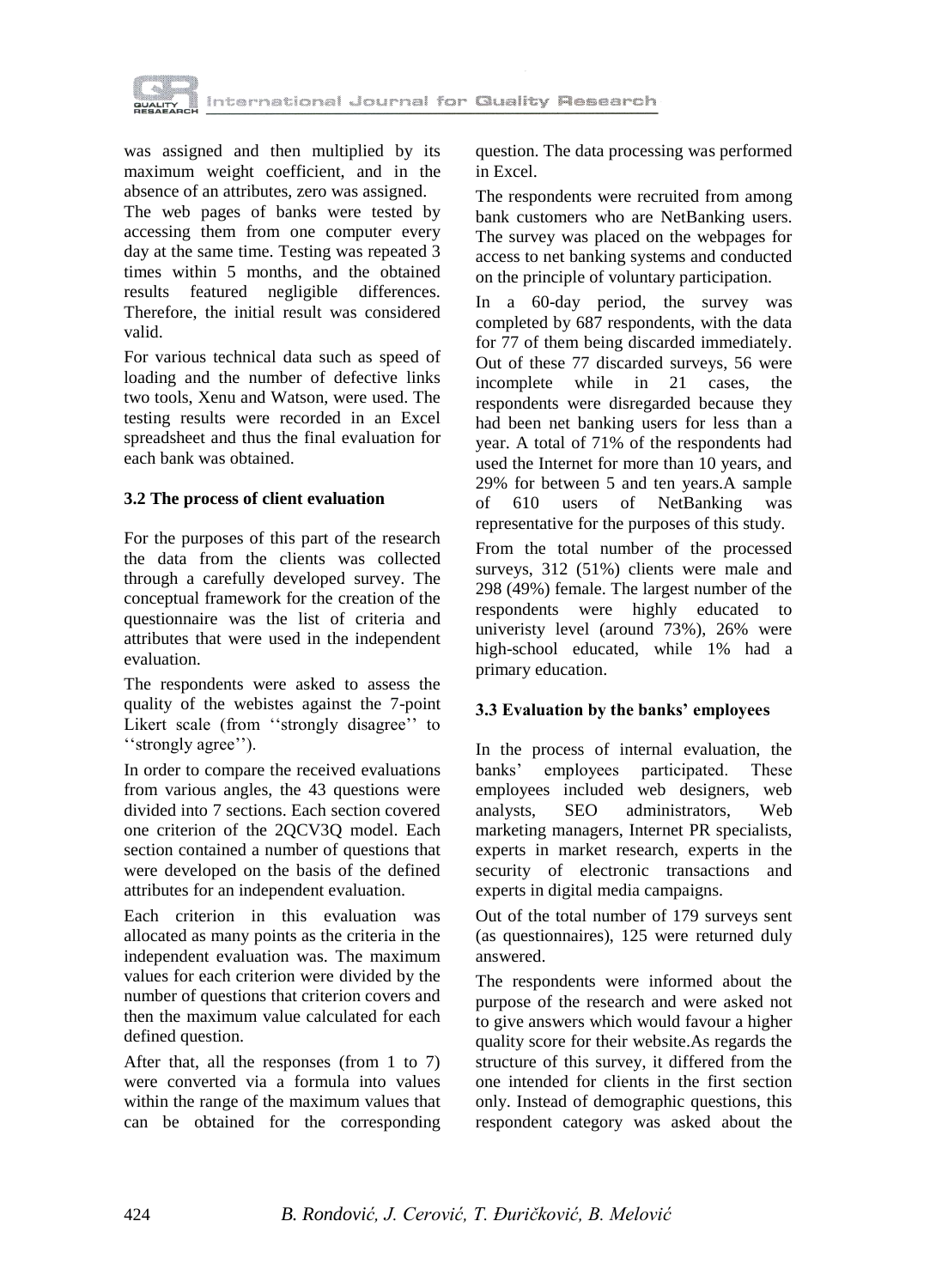

work post they occupied (occupation). As for the analysis of thecustomers' perception, Microsoft Excel was used to form the average score as well as its formula to convert the evaluation against the Likert scale into values within the maximum value range for the weight coefficient of the attribute being evaluated.

# **4. Results and discussion**

Table 2 (Appendix) shows the results of the evaluation, that is, provides information on the average quality of Montenegro banks' websites for all the criteria, and information on the overall average scores.

These results show that the scores obtained by the internal evaluation are significantly higher than the scores obtained in the evaluation by customers and independent evaluators. In this case, the independent evaluation served as a confirmation of one of the two previous evaluations.

These findings confirm previous studies which demonstrated that internal evaluation may not always be correct, because it often relies too heavily on subjective feeling (Huizingh 2002; Quaddus and Achjari 2005), or simply on the use of ready-made indicative tools (Google Analytics, LiveSTATS. XSP, CMS400.NET). The disadvantage of this approach is raw data are gathered abundantly, but they can serve as a measure of the quality of a site (Quaddus and Achjari 2005; Stockdale et al. 2006).

For the analysis of the differences in average scores obtained through the three types of evaluation (internal evaluation, evaluation by clients and independent evaluators assessment) we used a one-way ANOVA. According to the hypothesis posed by this paper it is assumed that there is a statistically significant difference in the average scores of the evaluation done by the three groups. According to the ANOVA, the null hypothesis is that the mean value of the dependent variable in three or more groups are equal to each other, while the alternative

hypothesis suggests that at least one mean value is different from the others, but there is also the possibility that all mean values are different from each other. In other words, while the null hypothesis is unique, there are several alternative hypotheses.

The assumptions of an analysis of variance are that the populations are normally distributed, that the variances in the groups are homogeneous and that the data are expressed on an interval scale or ratio scale. The data in the analysis are expressed on a ratio scale, and what follows is the evidence for other two conditions for the use of the ANOVA. The normal distribution of all seven variables for these three groups of scores (7 attributes) was confirmed by the Kolmogorov-Smirnov and Shapiro-Wilk tests, whose results are presented in Table 3. In fact, since the signatures of the tests are greater than 0.05 (for content in the clients group it is greater than 0.01, as well as for contact in the owners group, for usability in the evaluators group in the Kolmogorov-Smirnov test, and for service in the clients group in the Shapiro-Wilk test) for all the attributes, the data meet the requirement of normal distribution for further analysis.

The homogeneity of variances is confirmed by the Levene Test (Table 4) whereby it is obvious that the null hypothesis of homogenous variances cannot be rejected if the level of significance is 5% and the level of feasibility is slightly lower (0.046).

The essence of the analysis of variance is to compare two types of variation, whereby the variation (variance) between groups is compared with the variation (variance) within a group, so as to evaluate the difference between the mean values. The measures of variations are obtained by "unbundling" the total variation into the variation that occurs as a result of the influence of the observed factor – factor variance (variation between groups) and the random variation - residual variance (variation within groups).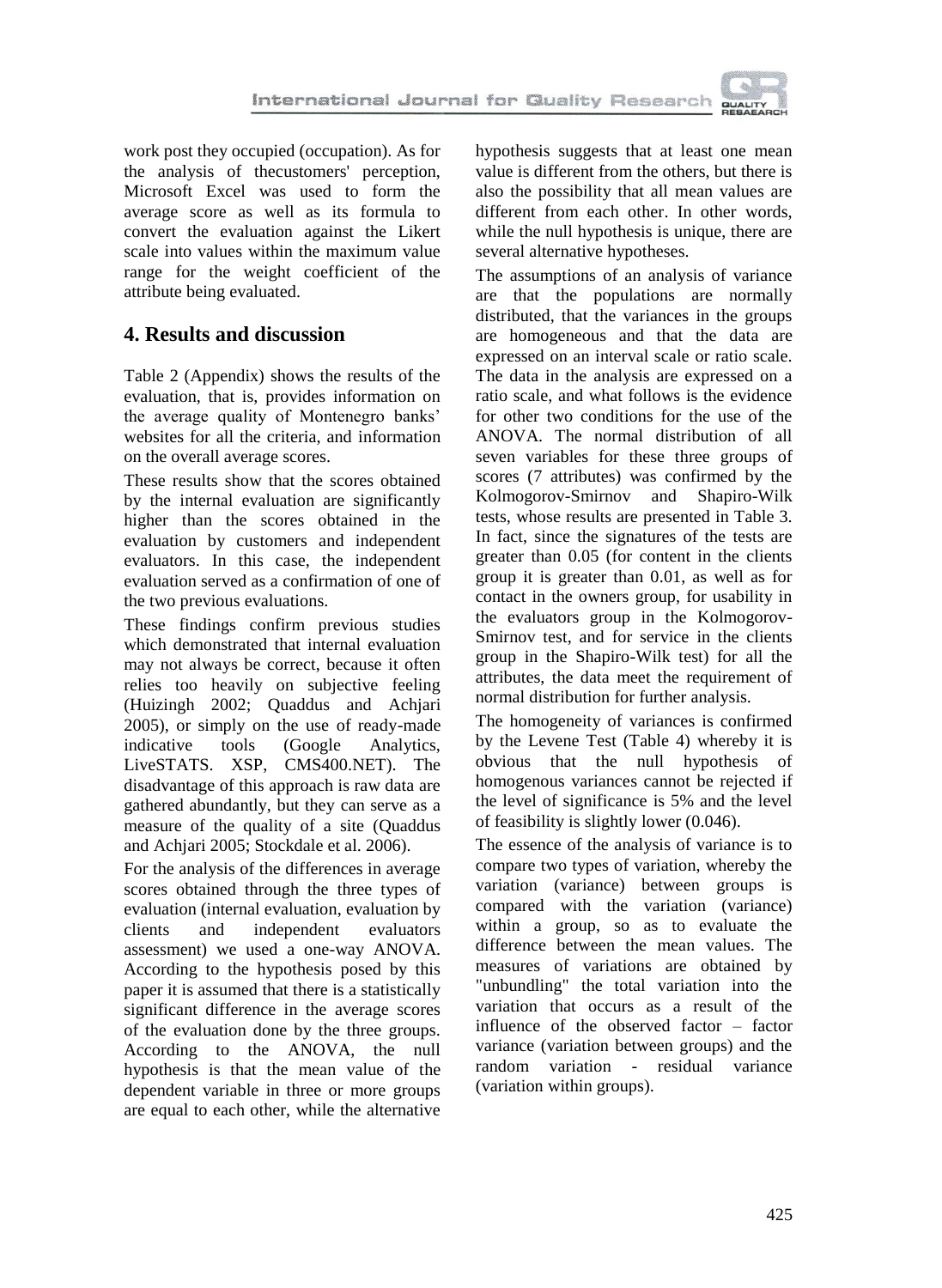

|             |                        | Kolmogorov-Smirnov <sup>a</sup> |    |         | <b>Shapiro-Wilk</b> |    |       |  |
|-------------|------------------------|---------------------------------|----|---------|---------------------|----|-------|--|
|             | <b>Evaluator</b>       | <b>Statistic</b>                | df | Sig.    | <b>Statistic</b>    | df | Sig.  |  |
|             | Internal evaluators    | 0,171                           | 14 | $,200*$ | 0.91                | 14 | 0,155 |  |
| identity    | clients                | 0,146                           | 14 | $,200*$ | 0,935               | 14 | 0,359 |  |
|             | Independent evaluators | 0,156                           | 14 | $,200*$ | 0,894               | 14 | 0,094 |  |
|             | Internal evaluators    | 0,118                           | 14 | $,200*$ | 0,969               | 14 | 0,867 |  |
| content     | clients                | 0,232                           | 14 | 0,039   | 0,907               | 14 | 0,143 |  |
|             | Independent evaluators | 0,14                            | 14 | $,200*$ | 0,936               | 14 | 0,37  |  |
|             | Internal evaluators    | 0,154                           | 14 | $,200*$ | 0.92                | 14 | 0,22  |  |
| service     | clients                | 0,194                           | 14 | 0,159   | 0,858               | 14 | 0,028 |  |
|             | Independent evaluators | 0,189                           | 14 | 0,186   | 0,906               | 14 | 0,138 |  |
|             | Internal evaluators    | 0,245                           | 14 | 0,023   | 0,919               | 14 | 0,212 |  |
| contact     | clients                | 0,182                           | 14 | $,200*$ | 0,935               | 14 | 0,357 |  |
|             | Independent evaluators | 0,18                            | 14 | $,200*$ | 0,914               | 14 | 0,179 |  |
|             | Internal evaluators    | 0,128                           | 14 | $,200*$ | 0,971               | 14 | 0,89  |  |
| maintenance | clients                | 0,126                           | 14 | $,200*$ | 0,92                | 14 | 0,217 |  |
|             | Independent evaluators | 0,219                           | 14 | 0,067   | 0,937               | 14 | 0.38  |  |
|             | Internal evaluators    | 0,125                           | 14 | $,200*$ | 0,957               | 14 | 0,672 |  |
| usability   | clients                | 0,122                           | 14 | $,200*$ | 0.93                | 14 | 0,304 |  |
|             | Independent evaluators | 0,232                           | 14 | 0,039   | 0,883               | 14 | 0,064 |  |
| feasibility | Internal evaluators    | 0,128                           | 14 | $,200*$ | 0,984               | 14 | 0,993 |  |
|             | clients                | 0,163                           | 14 | $,200*$ | 0,94                | 14 | 0,422 |  |
|             | Independent evaluators | 0,145                           | 14 | $,200*$ | 0,945               | 14 | 0,481 |  |

### **Table 3.** Tests of Normality

\*. This is a lower bound of the true significance.

a. Lilliefors Significance Correction

|             | <b>Levene</b><br><b>Statistic</b> | df1            | df2 | Sig.  |
|-------------|-----------------------------------|----------------|-----|-------|
| identity    | 0,271                             | $\overline{c}$ | 39  | 0.764 |
| content     | 1,937                             | $\overline{c}$ | 39  | 0.158 |
| service     | 0,311                             | $\overline{c}$ | 39  | 0,735 |
| contact     | 2,213                             | $\overline{c}$ | 39  | 0,123 |
| maintenance | 1,839                             | 2              | 39  | 0,173 |
| usability   | 0.05                              | $\overline{c}$ | 39  | 0.951 |
| feasibility | 3,334                             | 2              | 39  | 0.046 |

**Table 4.** Test of Homogeneity of Variances

Factor variance is calculated as the quotient of the sum of the squared deviations from the average and the number of degrees of freedom (the number of groups minus 1), respectively, that is:

$$
V_F = \frac{\sum_{i=1}^r n_i (\bar{x}_i - \bar{x})^2}{r-1}
$$

where  $r$  is the number of groups,  $n_i$  the number of observations in the *i*-th group,  $\bar{x}_i$ the average value of the dependent variable in the *i*-th group, and  $\bar{x}$  the average of all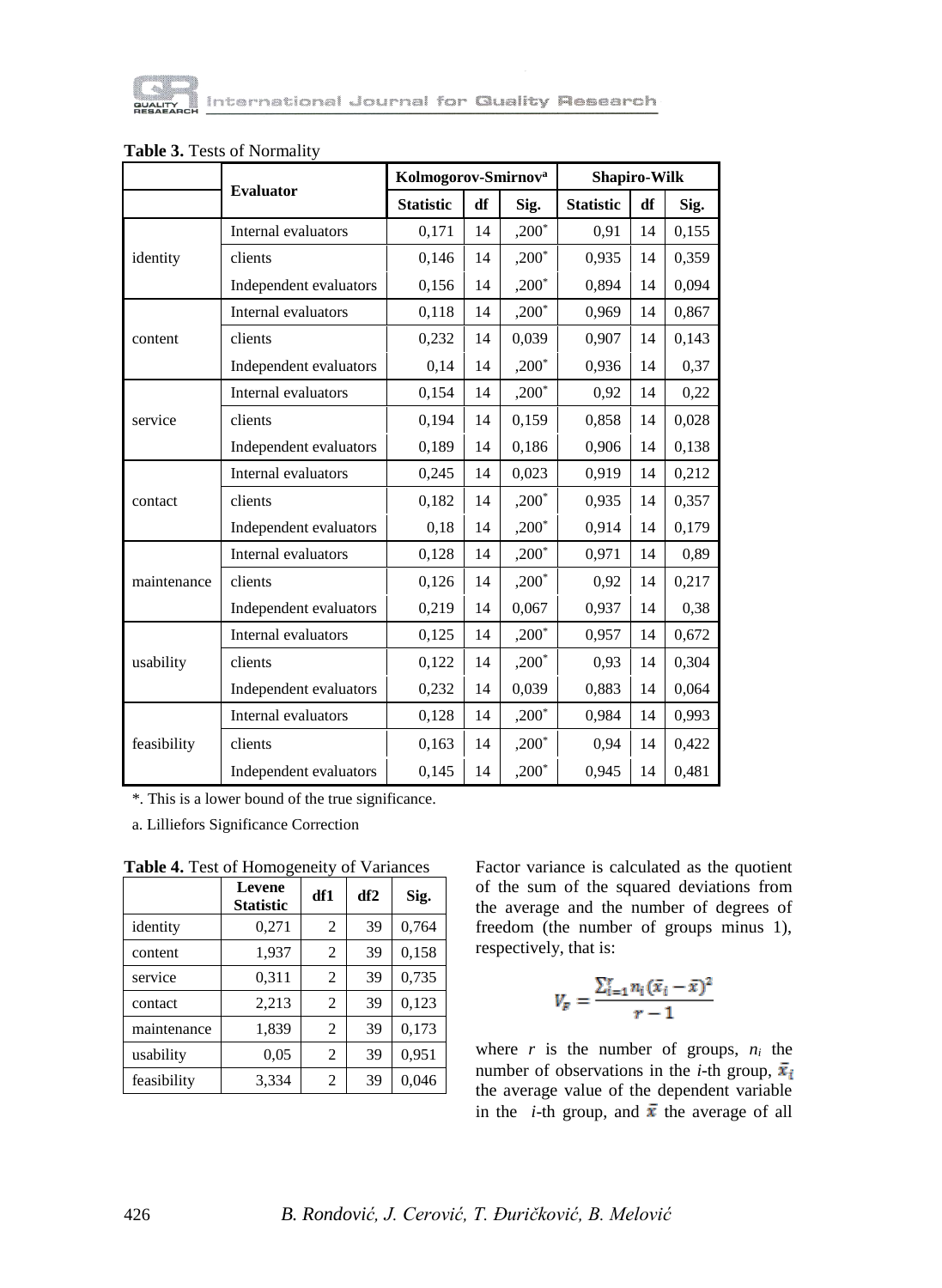

observations (all the study groups).

The residual variance is then:

$$
V_R = \frac{\sum_{i=1}^{n} \sum_{j=1}^{n} (x_{ij} - \bar{x}_i)^2}{nr - r}
$$

where  $x_{ij}$  is the *j*-th observation in the *i*-th group, and *n* the number of observations in each group.

The F statistics is the quotient of the factor and residual variances:

$$
F = \frac{V_F}{V_R}
$$

and follows the F-distribution with *r-1* and *nr-r* degrees of freedom. If the F statistics is higher than the critical value of the F distribution with *r-1* and *nr-r* degrees of freedom, the null hypothesis is rejected, and

the conclusion is that the examined factor of influence does inflence the mean values of the groups of data that differ significantly. On the contrary, a true null hypothesis implies that the average values do not differ, i.e., that the independent variable (factor of influence) has no effect on the dependent variable.

The hypothesis posed by the paper in this case is here the alternative hypothesis of the F test of the ANOVA model. The paper compares the average evaluation scores obtained from the three groups (internal evaluators, clients and independent evaluators) on all seven attributes of website evaluation (identity, content, service, contact, maintenance, usability and feasibility). The ANOVA results are given in Table 5.

|             |                       | <b>Sum of Squares</b> | df             | <b>Mean Square</b> | $\mathbf{F}$ | Sig.           |
|-------------|-----------------------|-----------------------|----------------|--------------------|--------------|----------------|
|             | <b>Between Groups</b> | 8,757                 | $\overline{2}$ | 4,378              | 161,997      | $\Omega$       |
| identity    | Within Groups         | 1,054                 | 39             | 0,027              |              |                |
|             | Total                 | 9,811                 | 41             |                    |              |                |
|             | <b>Between Groups</b> | 64,722                | $\overline{2}$ | 32,361             | 68,511       | $\mathbf{0}$   |
| content     | Within Groups         | 18,422                | 39             | 0,472              |              |                |
|             | Total                 | 83,144                | 41             |                    |              |                |
|             | <b>Between Groups</b> | 20,553                | $\overline{c}$ | 10,276             | 14,624       | $\overline{0}$ |
| service     | Within Groups         | 27,406                | 39             | 0,703              |              |                |
|             | Total                 | 47,959                | 41             |                    |              |                |
|             | Between Groups        | 1,02                  | $\overline{c}$ | 0,51               | 8,987        | 0,00<br>T      |
| contact     | Within Groups         | 2,214                 | 39             | 0,057              |              |                |
|             | Total                 | 3,234                 | 41             |                    |              |                |
|             | <b>Between Groups</b> | 0,344                 | $\mathfrak{D}$ | 0,172              | 4,203        | 0,02<br>2      |
| maintenance | Within Groups         | 1,598                 | 39             | 0,041              |              |                |
|             | Total                 | 1,943                 | 41             |                    |              |                |
|             | <b>Between Groups</b> | 154,531               | $\overline{2}$ | 77,265             | 59,706       | $\theta$       |
| usability   | Within Groups         | 50,47                 | 39             | 1,294              |              |                |
|             | Total                 | 205,001               | 41             |                    |              |                |
|             | <b>Between Groups</b> | 38,638                | $\overline{c}$ | 19,319             | 78,23        | $\Omega$       |
| feasibility | Within Groups         | 9,631                 | 39             | 0,247              |              |                |
|             | Total                 | 48,269                | 41             |                    |              |                |

**Table 5.** Results of ANOVA for 7 criteria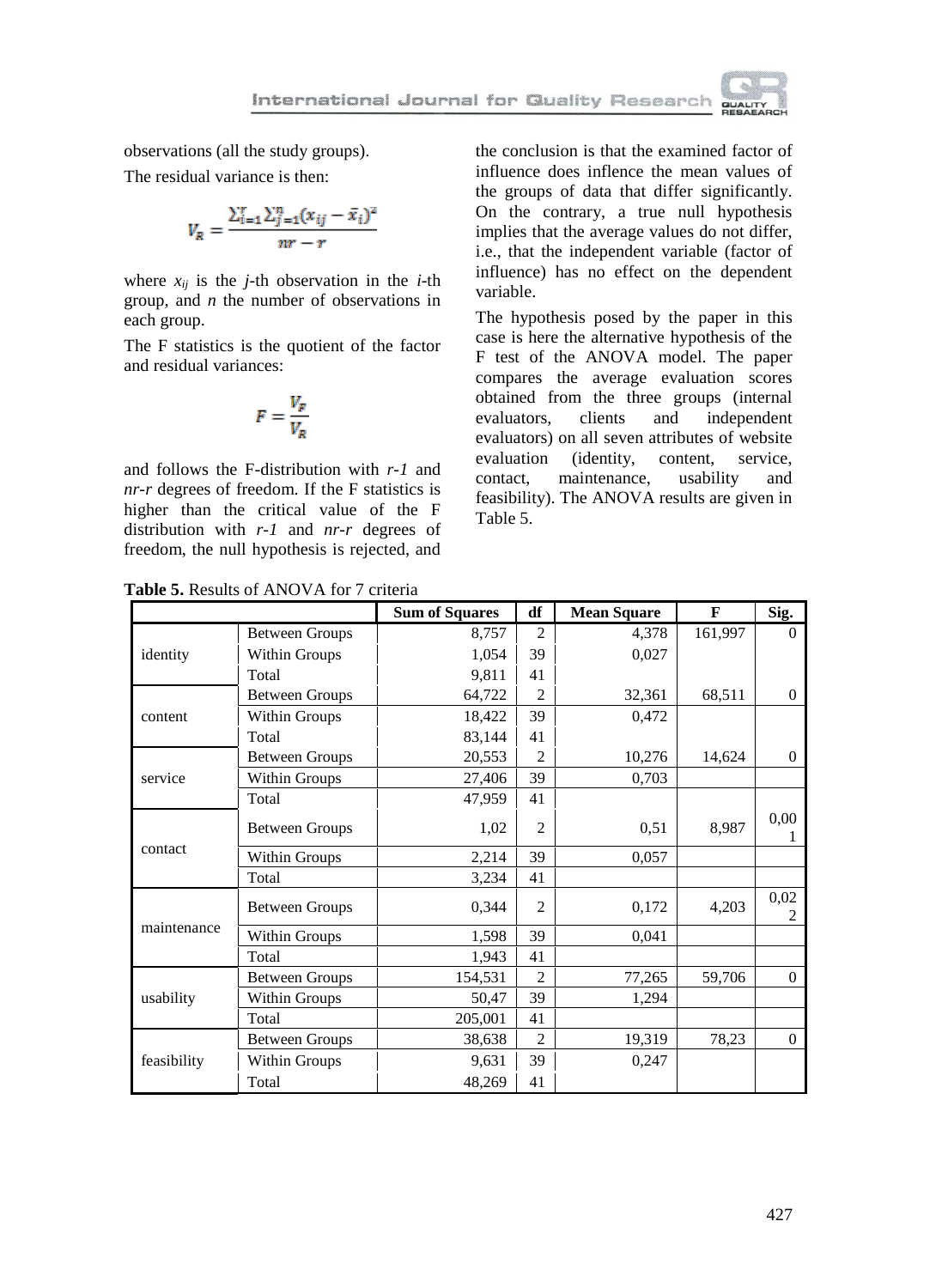

The test signature for each of the seven attributes is lower than 0.05 (Table 5), which means that the null hypothesis of the equality of the average score for all three groups in the surveyed 14 banks in Montenegro can be rejected already with a risk of error of 5%, in all 7 cases. In other words, this means that there is a significant difference between the mean values of the studied groups. However, the F test does not answer the question of whether a significant difference exists between all the mean values or only between some of them. In order to determine which pairs of mean values there is significant difference between, Tukey's HSD (honestly significant difference) "post hoc" test was used.

Tukey's HSD test compares the absolute difference of each pair of averages in the observed groups with the critical value:

$$
TSD = q(\alpha, k, \nu) \sqrt{MS_E \frac{n_i^{-1} + n_j^{-1}}{2}}
$$

where  $q(a, k, v)$  is Student's rank statistics,  $\alpha$  is the risk of error, *k* is the number of averages being compared with  $\boldsymbol{v}$  degrees of freedom and  $MS_E$  the mean square error from the ANOVA. Thus, for each pair of group averages whose absolute difference exceeds this critical value we can say that they are significantly different from each other, that is, that these differences led to the dominant influence of the observed factor on the observed phenomenon and the rejection of the null hypothesis in the ANOVA model. The results of Tukey's HSD are presented in Table 6 (Appendix).

In the second column of Table 6 differences are indicated that are at the level of significance of 5%. The conclusion which arises is that the average score of the internal evaluation differs significantly from the average scores given by the remaining two groups (clients and independent evaluators). In other words, internal evaluators assessed the quality of the site of their banks in a

significantly different way while clients and independent evaluators gave similar assessment for the same attributes, and their evaluation is more realistic. These resultat agree with previous findings (Granić and Marangunić 2011; Frøkjær and Hornbæk 2008) concerning whether there are differences in evaluation assessment between internal evaluators and clients. In the case of the evaluation of *maintenance* that the average score by the clients is somewhere between the average score given by the internal and by the independent evaluators, at such a distance that the difference is not statistically significant either when compared to the avearge score by the internal evaluation or compared to the assessment of independent evaluators.

The reasons for some of the greater discrepancies in the scores given by the employees and those obtained from the clients for 6 (out of 7) attributes, as well the similar score for *maintenance*, can be numerous.

If we try to find the reasons for the deviations in these scores, these are various directions the discussion may branch into:

- The definition and perception of quality is certainly not the same for employees and customers. Even among the employees themselves there may be differences. It is logical that, when assessing attributes, the employees in the IT sector will place a greater emphasis on technical and security details, and that the employees in the marketing sector will be more focused on the visual attributes of a website.
- As hard as we tried to have objective assessment of a website, it was absolutely impossible to rule out the subjectivity of the employees and we are, therefore, of the opinion that clients give more objective assessment of the criteria, something which was confirmed trough independent evaluation.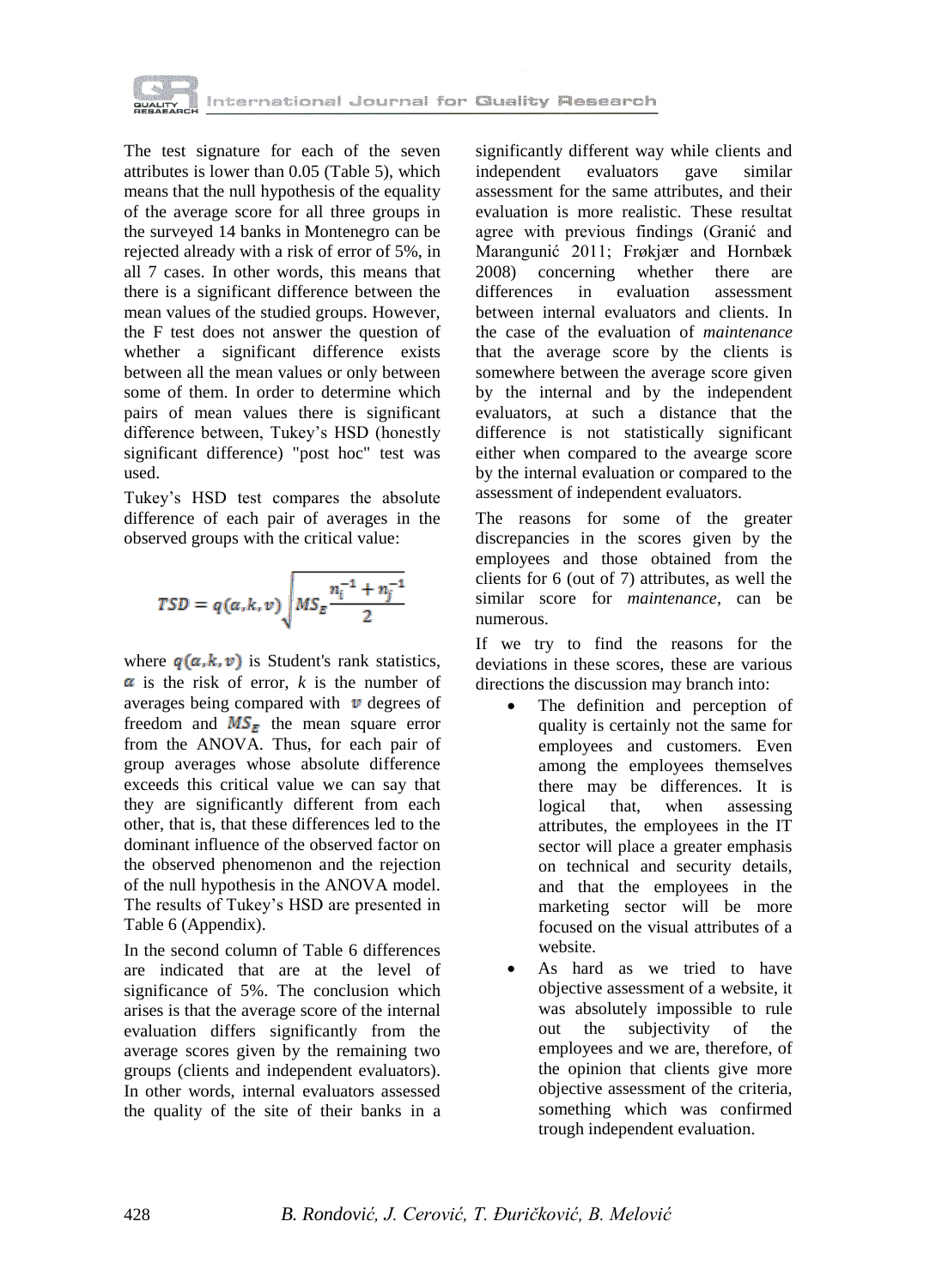- The employees perceive the quality of the website on a much broader scale compared to customers. The clients evaluated the offered attributes only, while the employees probably evaluated them based on what benefits they can yield for them. It is also possible that the employees assessed a number of attributes on the basis of their potential contribution to greater advertising possibilities for other companies on the website of the bank.
- The employees perceive the website as a project and when assessing its quality they also think of the investment and the return on investment in the website and so on, while a customer sees only the tangible, visible output of the investment of others.
- When evaluating the website, the employees probible give better ratings because they are familiar with the technology behind the website, the integration of the web business technology with the existing information system, the IT expertise involved, and so on, while a client has no such considerations.

The similar scores obtained for *maintenance* probably stem from the fact that when assessing this criterion, the subjective feeling of the evaluator is least involved. There is an awareness within companies that users are easily able to observe whether a website is well maintained, and web technologies develop at such a fast rate that all companies, without exception, use readily available sophisticated tools for website maintenance (Brajnik, G. 2000).

# **5. Conclusion**

Since the quality of a website depends on its ability to meet the needs of both customers and employees, it is logical that the evaluation should be carried out from

different perspectives.

This paper has shown that the same evaluation criteria are rated differently by clients and by bank employees, or rather that the perception of employees is significantly different from the perception of customers. The ANOVA confirmed that the average score given by the owner is statistically significantly different from the average score given by bank customers, for 6 out of 7 observed attributes of the quality of a site (with the exception being *maintenance*). The evaluation by independent evaluators served to confirm how realistic the scores given by internal evaluators are and showed that customers' ratings are still more realistic compared to the internal evaluation.

The paper has thus shown that the idea of the internal evaluation of a website is not good and such an evaluation may not result in the correct evaluation of the quality of a website.

When assessing website quality, the judgement of the marketing and IT sectors should be taken with caution, and thus should be verified by customers' ratings, and if need presents itself, by independent evaluators assessment as well.

In terms of theory, the results of this research are useful because they contribute to the debate on the importance of the evaluation of websites. In addition, this work could contribute to future research in terms of defining the criteria that can be used for website evaluation in the banking sector. While this research is limited to the banking sector, the proposed instrumentfor measuring website quality is flexible enough to be used for future research in evaluation across a range of industries.

This study complements previous research efforts in the field of web evaluation with the idea that differences in the evaluation scores produced by different categories of evaluators can be perceived.

The results offered here might serve as a basis for future comparative studies, that is, they can be used for comparative analyses of the banking sectors in countries that are at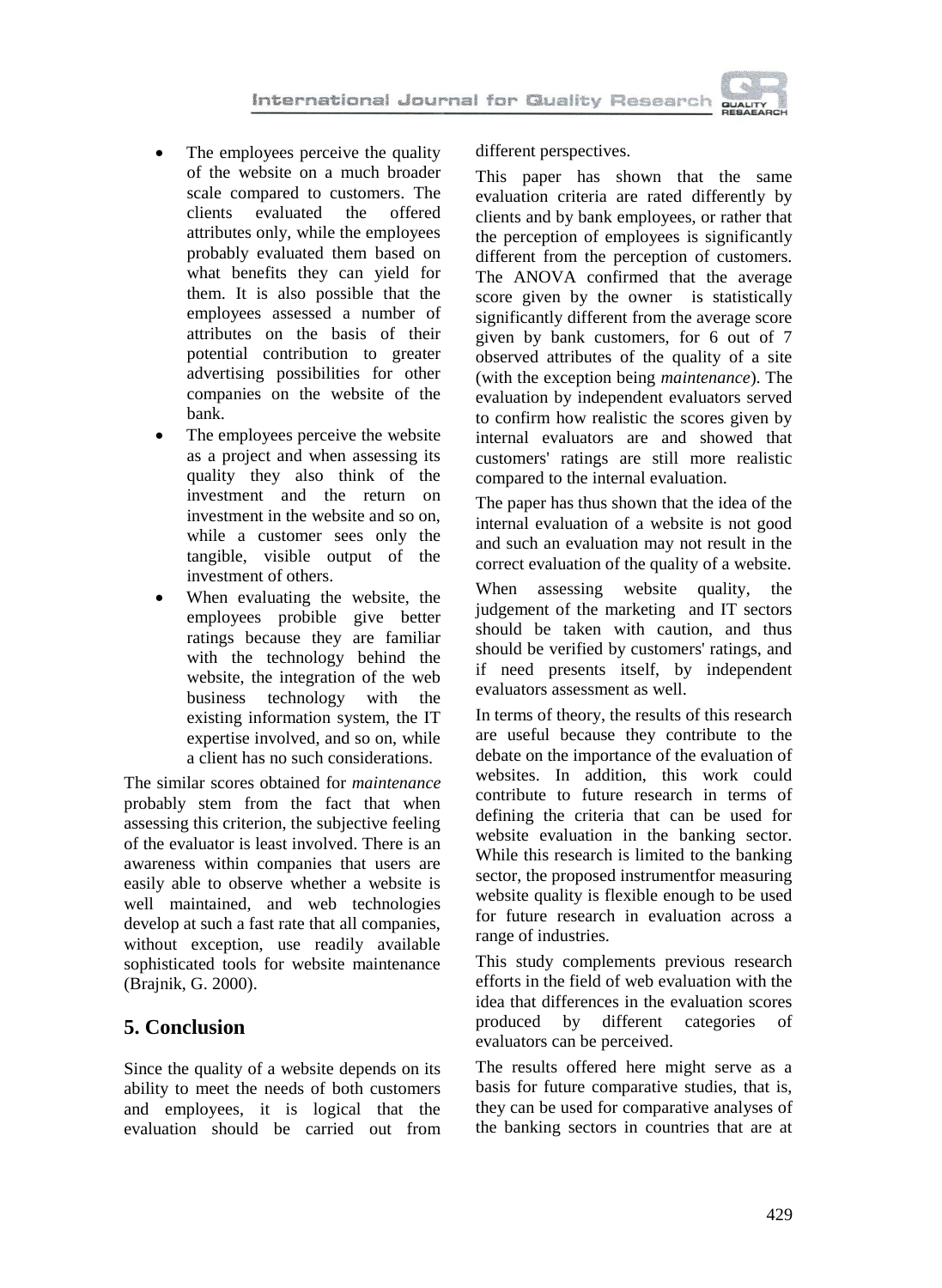

the same or a similar level of socioeconomic and technological development as Montenegro.

In practice, a study of this kind may increase awareness of the importance of formal website evaluation, and of the effectiveness of the methodologies by which a realistic assessment of the quality of a website can be obtained.

In addition, the obtained evaluation may be a good form of input for marketing experts on the future courses of action in the field of internet marketing. The analysis conducted in this paper can be used by employees in the marketing sector of banks to draw conclusions about the expectations and demands of clients in terms of the elements of a website and to direct their strategies towards meeting those expectations.

Only 14 banks operate in Montenegro, so the authors are aware that although the survey covered the whole banking market, the results of the research would be more relevant if there were more banks. This is the major limitation of the study.

Still, based on this very limitation, recommendations for future research can be defined. It would be interesting to conduct research that would show whether the perceptions of employees and clients differ to the same extent in all sectors of the economy.

In addition, since the research was conducted in Montenegro, a small and developing country, future research might show whether the findings differ depending on a country's size and level of development.

## **References:**

- Achour, H., & Bensedrine, N. (2005). An evaluation of internet banking and online brokerage in Tunisia. In: *Proceedings of the First International Conference on E-Business and Elearning (EBEL)* (pp.147-158).
- Ahn, T., Ryu, S., & Han, I. (2007). The impact of Web Quality and Playfulness on user acceptance of online retailing. *Information & Management*, *44*, 263-275.
- Aldas-Manzano, J., Ruiz-Mafe, C., Sanz-Blas, S., & Lassala-Navarré, C. (2011). Internet banking loyalty: evaluating the role of trust, satisfaction, perceived risk and frequency of use. *The Service Industries Journal*, *31*(7), 1165-1190.
- Bai, B., Hu, C., & Jang, S.-C. (2006). Examining e-relationship marketing features on hotel websites. *Journal of Travel & Tourism Marketing*, *21*(2/3), 33-48
- Barrutia, J. M., & Gilsanz, A. (2013). Electronic Service Quality and Value Do Consumer Knowledge-Related Resources Matter? *Journal of Service Research*, *16*(2), 231-246.
- Belanche, D., Casaló, L. V., & Guinalíu, M. (2012). Website usability, consumer satisfaction and the intention to use a website: The moderating effect of perceived risk. *Journal of retailing and consumer services*, *19*(1), 124-132.
- Brajnik, G. (2000, June). Automatic web usability evaluation: what needs to be done? In *Proc. Human Factors and the Web, 6th Conference*.
- Burmaoglu, S., & Kazancoglu, Y. (2012). E-government website evaluation with hybrid MCDM method in fuzzy environment. *International Journal of Applied Decision Sciences*, *5*(2), 163-181.
- Callaway, S. K. (2011). Internet banking and performance: The relationship of web site traffic rank and bank performance. *American Journal of Business*, *26*(1), 12-25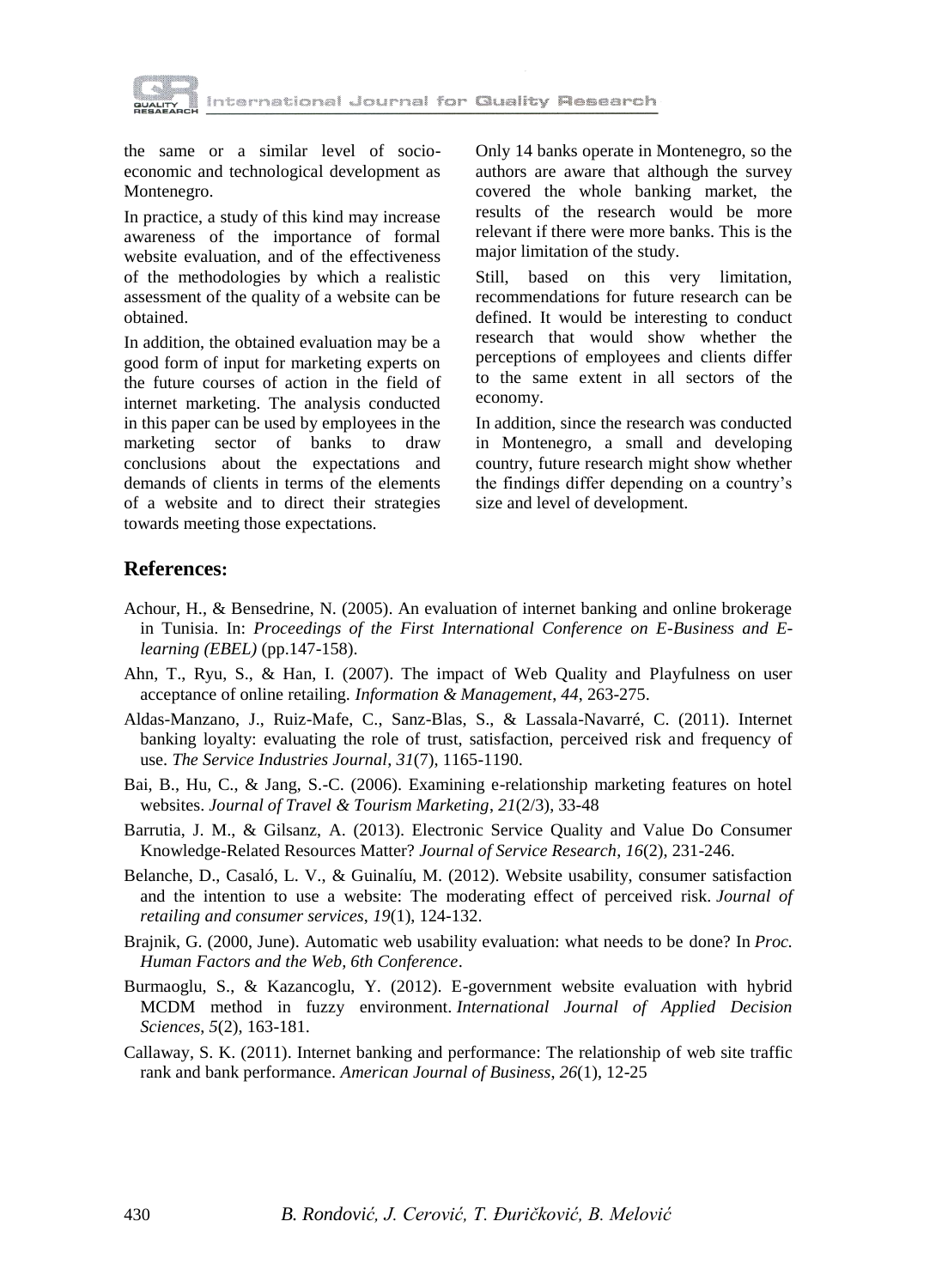

- Carlson, J., & O'Cass, A. (2010). Exploring the relationships between e-service quality, satisfaction, attitudes and behaviours in content-driven e-service web sites. *Journal of services marketing*, *24*(2), 112-127.
- Chan, S., & Law, R. (2006). Automatic website evaluations: the case of hotels in Hong Kong. *Information Technology & Tourism*, *8*(3), 255–269
- Chiou, W. C., Lin, C. C., & Perng, C. (2010). A strategic framework for website evaluation based on a review of the literature from 1995–2006. *Information & management*, *47*(5), 282- 290.
- Davidavičienė, V., & Tolvaišas, J. (2011). Measuring quality of e-commerce web sites: Case of Lithuania. *Economics and management*, *16*, 723-729.
- Dincer, H., & Hacioglu, U. (2013). Performance evaluation with fuzzy VIKOR and AHP method based on customer satisfaction in Turkish banking sector. *Kybernetes*, *42*(7), 1072- 1085.
- Fang, X., Hu, P. J. H., Chau, M., Hu, H. F., Yang, Z., & Sheng, O. R. L. (2012). A data-driven approach to measure web site navigability. *Journal of Management Information Systems*, *29*(2), 173-212.
- Ferreira, S. B. L., & Leite, J. C. S. P. (2002). Exemplificando aspectos de usabilidade em sistemas de informação. In *Anais ENANPAD*.
- Frøkjær, E., & Hornbæk, K. (2008). Metaphors of human thinking for usability inspection and design. *ACM Transactions on Computer-Human Interaction (TOCHI)*, *14*(4), 20.
- Gefen, D. (2002). Customer loyalty in e-commerce. *Journal of the Association for Information Systems*, *3*(1), 27-51.
- Ghandour, A., Benwell, G., & Deans, K. R. (2011). Measuring the Performance of eCommerce Websites–An Owner's Perspective. *Pacific Asia Journal of the Association for Information Systems*, *3*(1).
- Granić, A., Mitrović, I., & Marangunić, N. (2011). Exploring the usability of web portals: A Croatian case study. *International Journal of Information Management*, *31*(4), 339-349.
- Hargittai, E., & Fullerton, L., Menchen-Trevino, E., & Thomas, K. Y. (2010). Trust online: Young adults' evaluation of web content. *International Journal of Communication*, *4*(2010), 468-494.
- Hernando, I. & Nieto, M. (2007). Is the internet delivery channel changing banks' performance? The case of Spanish banks. *Journal of Banking & Finance*, *31*(4), 1083-1099.
- Huang, W., Le, T., Li, X., & Gandha, S. (2006). Categorizing web features and functions to evaluate commercial web sites: An assessment framework and an empirical investigation of Australian companies. *Industrial Management & Data Systems*, *106*(4), 523-539.
- Huizingh, E. (2002). The Antecedents of Website Performance*. European Journal of Marketing*, *36*(11/12), 1225-1247.
- Kahraman, C., & Kaya, T. (2011). A fuzzy approach to e-banking website quality assessment based on an integrated AHP-ELECTRE method.*Technological and Economic Development of Economy*, *17*(2), 313-334.
- Kalbach, J. (2007). Designing Web Navigation: Optimizing the User Experience. *Journal of Management Information Systems*, *21*(1), 167-202
- Karkin, N., & Janssen, M. (2014). Evaluating websites from a public value perspective: A review of Turkish local government websites. *International Journal of Information Management*, *34*(3), 351-363.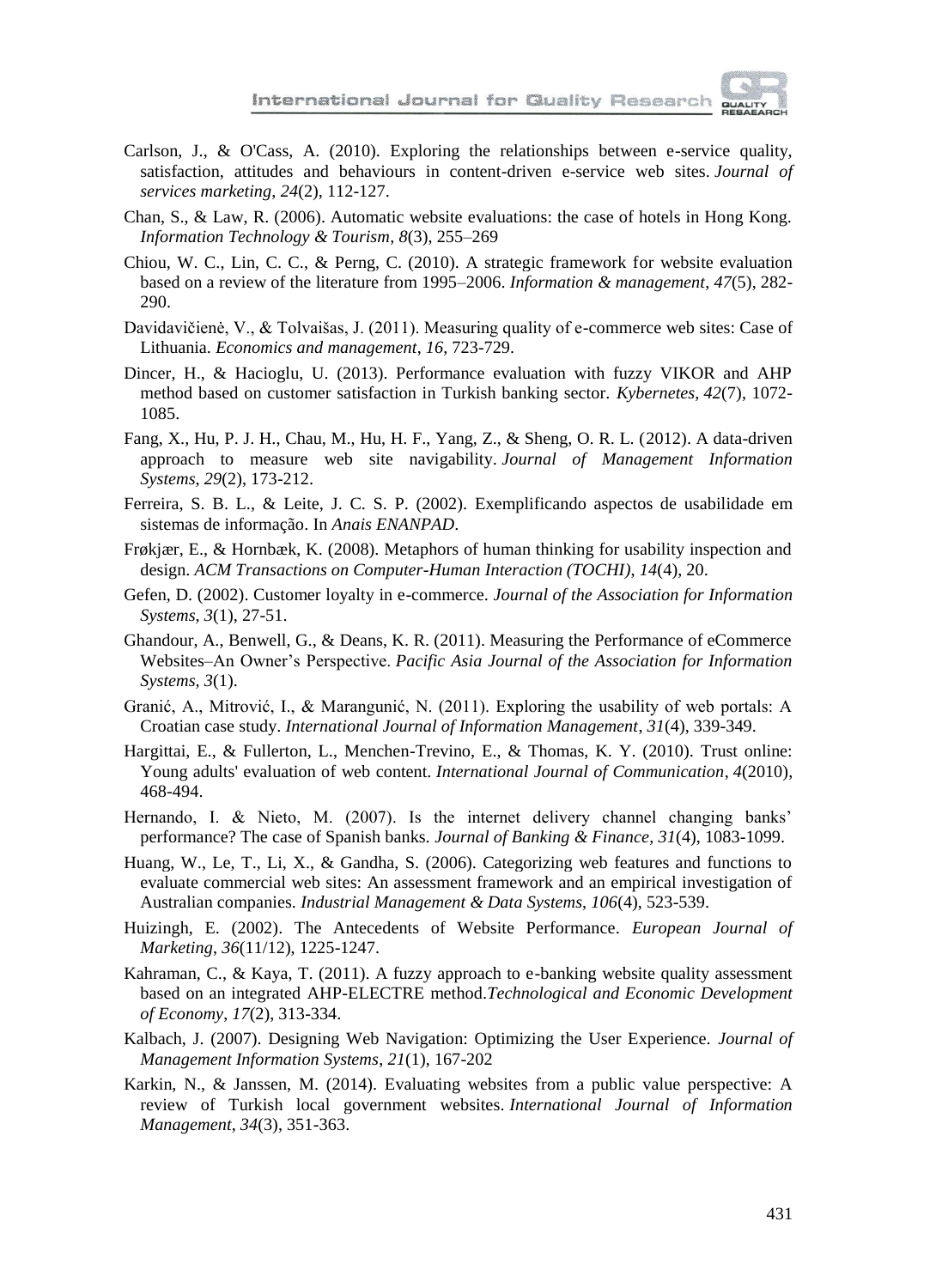

International Journal for Quality Research

- Kassim, N., & Asiah Abdullah, N. (2010). The effect of perceived service quality dimensions on customer satisfaction, trust, and loyalty in e-commerce settings: a cross cultural analysis. *Asia Pacific Journal of Marketing and Logistics*, *22*(3), 351-371.
- Kesharwani, A., & Singh Bisht, S. (2012). The impact of trust and perceived risk on internet banking adoption in India: An extension of technology acceptance model. *International Journal of Bank Marketing*, *30*(4), 303-322.
- Klaus, P., & Nguyen, B. (2013). Exploring the role of the online customer experience in firms' multi-channel strategy: An empirical analysis of the retail banking services sector. *Journal of Strategic Marketing*, *21*(5), 429-442.
- Kumar, N., Dadhich, R., & Shastri, A. (2015). Quality Models for Web-based Application: A Comparative Study. *International Journal of Computer Applications*, *125*(2).
- Ladhari, R., Ladhari, I., & Morales, M. (2011). Bank service quality: comparing Canadian and Tunisian customer perceptions. *International Journal of Bank Marketing*, *29*(3), 224-246.
- Lai, J. Y. (2006). Assessment of employees' perceptions of service quality and satisfaction with e-business. *International Journal of Human-Computer Studies*, *64*(9), 926-938.
- Law, R., Qi, S., & Buhalis, D. (2010). Progress in tourism management: A review of website evaluation in tourism research. *Tourism management*, *31*(3), 297-313.
- Liang, C. H., Chen, J. J., & Wang, W. F. (2008). Does online relationship marketing enhance customer retention and cross-buying? *Service Industries Journal*, *28*(6), 769-787.
- Liu, G. Z., Liu, Z. H., & Hwang, G. J. (2011). Developing multi-dimensional evaluation criteria for English learning websites with university students and professors. *Computers & Education*, *56*(1), 65-79.
- Long, M., & McMellon, C. (2004). Exploring the determinants of retail service quality on the internet. *Journal of Services Marketing*, *18*(1), 78-90.
- Manzari, L., & Trinidad-Christensen, J. (2013). User-centered design of a web site for library and information science students: Heuristic evaluation and usability testing. *Information technology and libraries*, *25*(3), 163-169.
- Mich, L., Franch, M., & Cilone, G. (2003). The 2QCV3Q Quality model for the analysis of web site requirements. *Journal of Web Engineering*, *2*, 105-127.
- Mich, L., Franch, M., & Gaio, L. (2003). Evaluating and designing web site quality. *MultiMedia, IEEE*, *10*(1), 34-43.
- Miranda, F. J., Barriuso, C., & Cortés, R. (2006). Quantitative evaluation of e-banking web sites: An empirical study of Spanish banks. The Electronic Journal Information System Evaluation, 73-82.
- Molla, A., & Licker, P. (2001). E-Commerce System Success: An attempt to partially extend and respecify the Delone and Mclean model of IS success. *Journal of Electronic Commerce Research*, *2*(4), 131-141.
- Molla, A., & Licker, P. (2001). e-Commerce systems success: an attempt to extend and re specify the Delone and Maclean of IS success. *Journal of Electronic Commerce Research*, *2*(4), 131-141.
- Ngai, E. W. T. (2003). Selection of web sites for online advertising using the AHP. *Information & Management*, *40*(4), 233-242.
- Nielsen, J., (2002). *Designing web usability: The practice of simplicity*. Indianapolis: New Riders Publishing.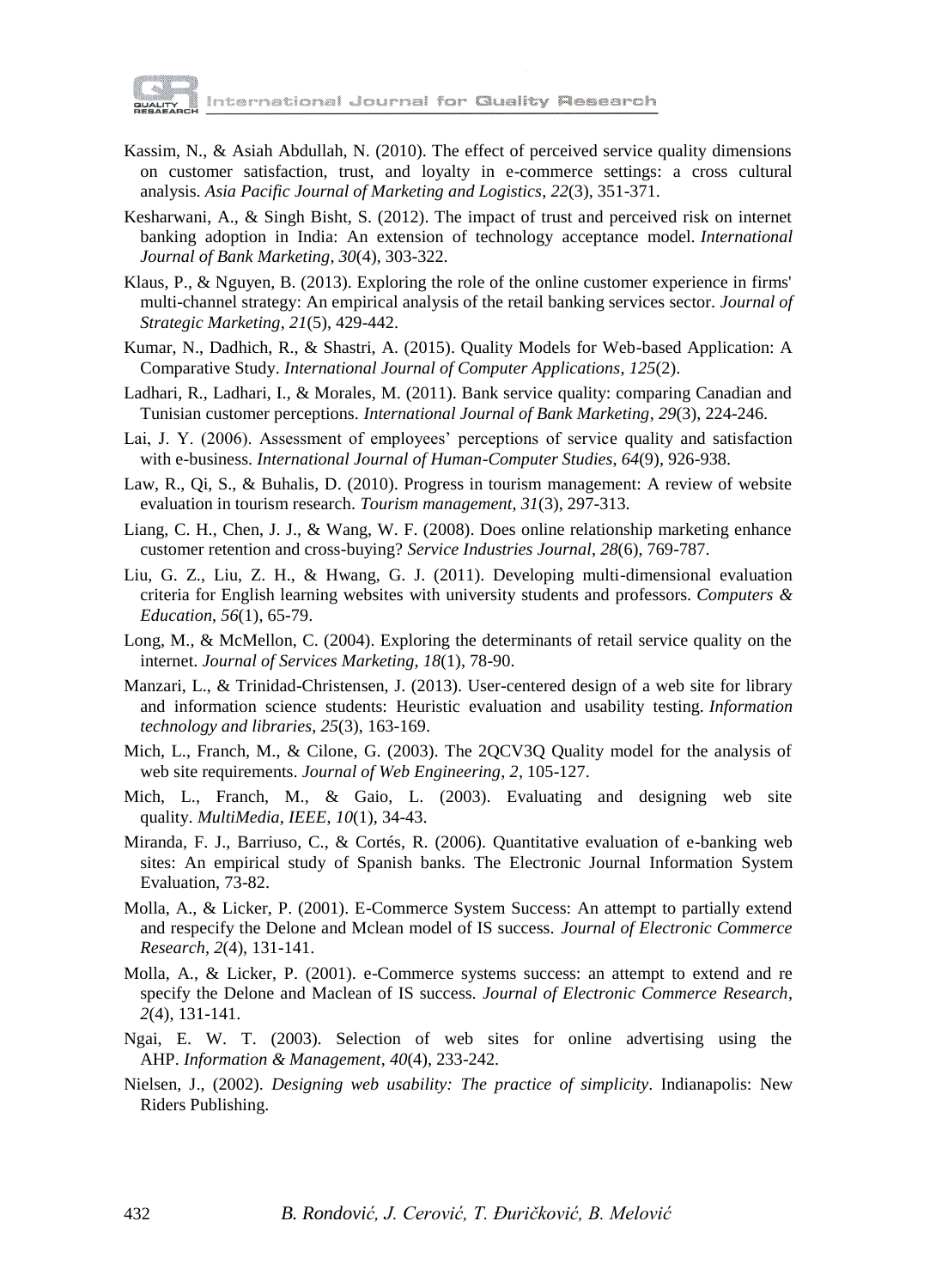- Qi, S. S., Leung, R., Law, R., & Buhalis, D. (2008). A study of information richness and downloading time for hotel websites in Hong Kong. In P. O'Connor, W. Hopken, U. Gretzel (Eds.), *Information and Communication Technologies in Tourism 2008* (pp. 267-278). New York: Springer-Wien.
- Qi, S., Ip, C., Leung, R., & Law, R. (2010, May). A new framework on website evaluation. In *E-Business and E-Government (ICEE), 2010 International Conference* (pp. 78-81).
- Quaddus, M., & Achjari, D. (2005). A Model for electronic Commerce Success. *Telecommunications Policy*, *29*(2-3), 127-52.
- Ramanathan, R. (2011). An empirical analysis on the influence of risk on relationships between handling of product returns and customer loyalty in E-commerce. *International Journal of Production Economics*, *130*(2), 255-261.
- Sénécal, S., Kalczynski, P., & Nantel, J. (2005). Consumer decision-making process and their online shopping behavior: A clickstream analysis. *Journal of Business Research*, *58*, 1599- 1608.
- Stockdale, R., Lin, C., & Liu, Y. (2006). The Perception of Website Effectiveness by West Australian Small Business Owners in a B2B Context. In *Pacific Asia Conference on Information*.

Ghandour, A., Benwell, G., & Deans, K. (2011). Measuring the Performance of eCommerce Websites – An Owner's Perspective. *Pacific Asia Journal of the Association for Information Systems*, *3*(1), 1-27.

- Tallon, P., & Kraemer, K. (2002). Executives'Perspectives on IT: Unraveling the Link between Business Strategy, Management Practices and IT Business Value. In America's Conference on Information Systems (ACIS2002). Dallas, TX, USA.Telecommunications Policy, 29(2- 3): 127-152.
- Trujillo‐Ponce, A. (2013). What determines the profitability of banks? Evidence from Spain. *Accounting & Finance*, *53*(2), 561-586.
- Tsai, W. H., Chou, W. C., & Lai, C. W. (2010). An effective evaluation model and improvement analysis for national park websites: A case study of Taiwan. *Tourism Management*, *31*(6), 936-952.
- Vaucher, S., & Sahraoui, H. (2010, September). Multi-level evaluation of web site navigability. In *Web Systems Evolution (WSE), 2010 12th IEEE International Symposium on* (pp. 93-100).
- Wang, X., & Huang, W. (2009). *Lund University Website Evaluation: Focus on homepage and English research pages* (Master thesis). Retrieved from https://lup.lub.lu.se/luur/ download?func=downloadFile&recordOId=1458603&fileOId=1647044
- Winkler, R. (2001). *Portals-The all-in-one web supersites: Features, functions, definition, taxonomy. SAP Design Guild* (ed.3)
- Wolfinbarger, M., & Gilly, M. C. (2003). eTailO: dimensionalizing, measuring and predicting e-tail quality. *Journal of Retailing*, *79*(3), 183-98.
- Xiong, L., Cobanoglu, C., Cummings, P., & DeMicco, F. (2009). Website accessibility of U.S. based hospitality websites. In W. Ho¨pken, U. Gretzel, & R. Law (Eds.), *Information and communication technologies in tourism* (pp. 273–284). New York: Springer-Wien.
- Xue, M., Hitt, L. M., & Chen, P. Y. (2011). Determinants and outcomes of internet banking adoption. *Management Science*, *57*(2), 291-307.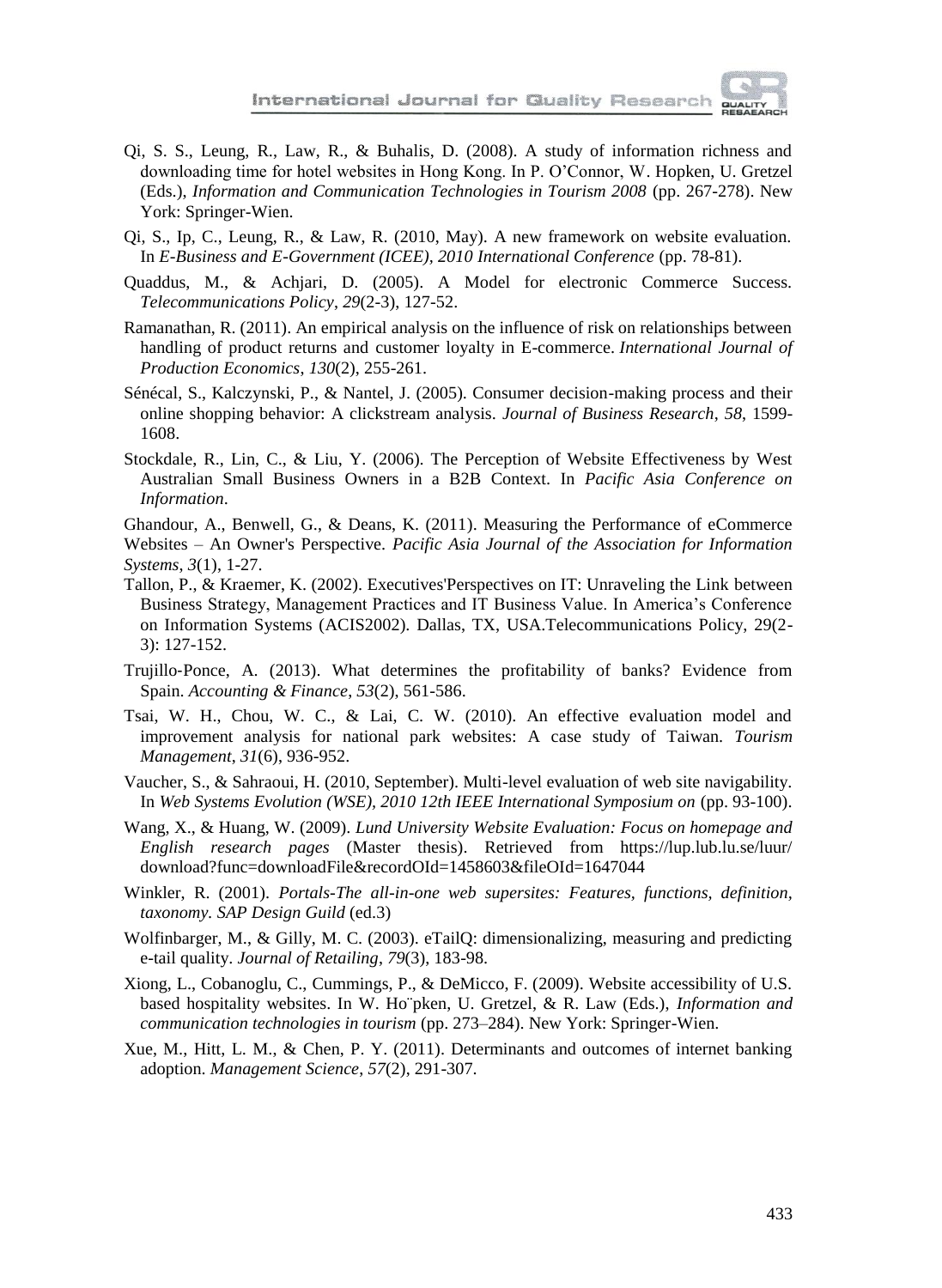

tternational Journal for Gluality Research

- Yang, Z., Cai, S., Zhou, Z., & Zhou, N. (2005). Development and validation of an instrument to measure user perceived service quality of information presenting web portals. *Information & Management*, *42*(4), 575-589.
- Zhu, K. (2004). The Complementarity of Information Technology Infrastructure and E-Commerce Capability: A Resource-Based Assessment of Their Business Value. *Journal of Management Information Systemsi 21*(1), 167-202.

#### **Biljana Rondović**

University of Montenegro, Faculty of Economics Podgorica Jovana Tomasevica 37, 81000 Podgorica Montenegro [biljaro@ac.me](mailto:biljaro@ac.me)

#### **Boban Melović**

University of Montenegro, Faculty of Economics Podgorica Jovana Tomasevica 37, 81000 Podgorica Montenegro bobanm@ac.me

**Julija Cerović** University of Montenegro, Faculty of Economics Podgorica Jovana Tomasevica 37, 81000 Podgorica Montenegro julija@ac.me

#### **Tamara Đuričković**

University of Montenegro, Faculty of Economics Podgorica Jovana Tomasevica 37, 81000 Podgorica Montenegro [tamara.djurickovic@gmail.com](mailto:tamara.djurickovic@gmail.com)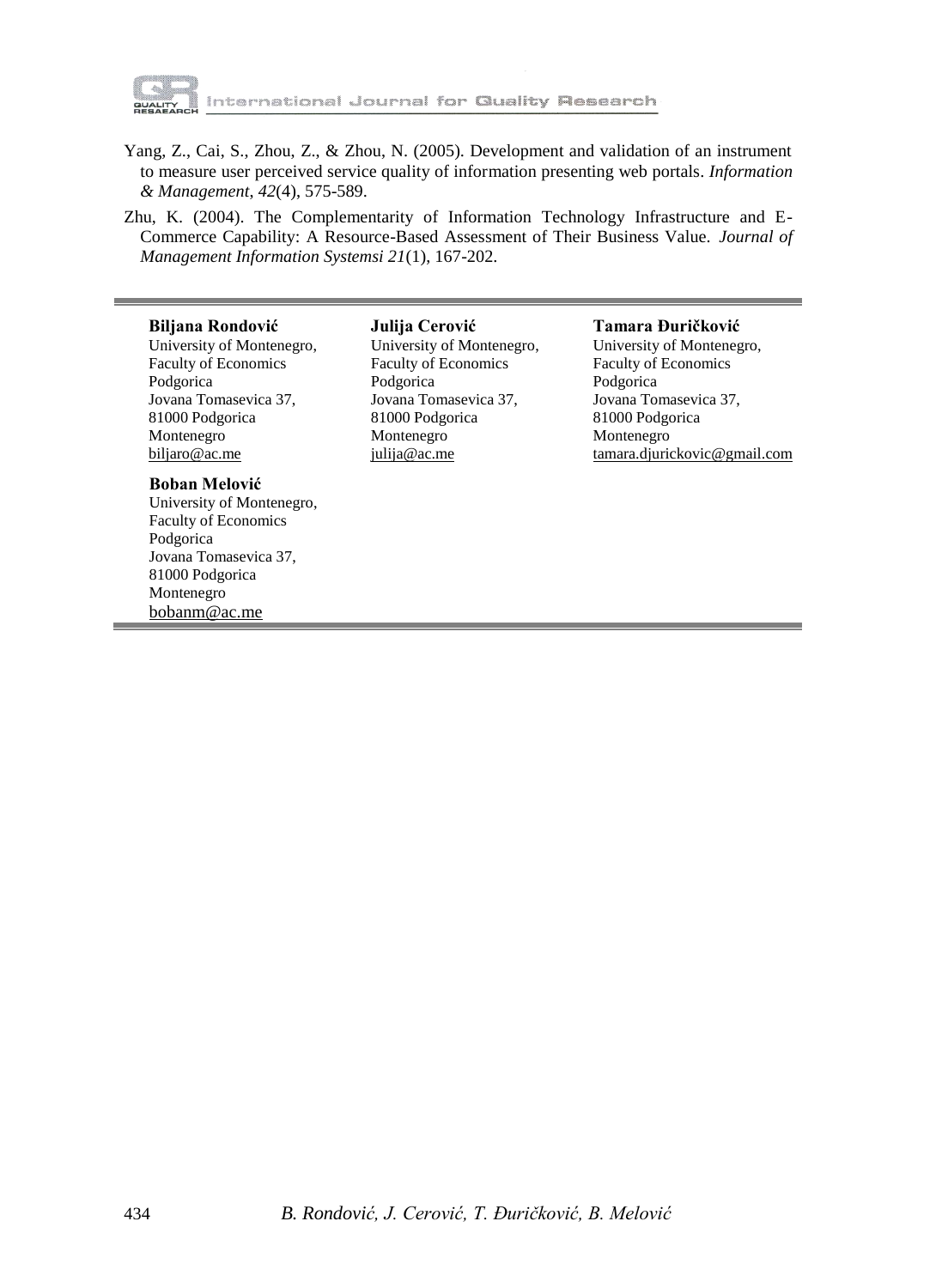# **Appendix**:

|                                    |                                           |               | <b>Bank</b><br>$\mathbf{1}$ | <b>Bank</b><br>$\overline{c}$ | Bank<br>3 | <b>Bank</b><br>4 | Bank<br>5 | <b>Bank</b><br>6 | $\ensuremath{\mathsf{Bank}}$<br>7 | Bank<br>8 | Bank<br>9 | Bank<br>10  | <b>Bank</b><br>11 | <b>Bank</b><br>12 | Bank<br>13 | <b>Bank</b><br>14 |
|------------------------------------|-------------------------------------------|---------------|-----------------------------|-------------------------------|-----------|------------------|-----------|------------------|-----------------------------------|-----------|-----------|-------------|-------------------|-------------------|------------|-------------------|
|                                    |                                           | $\delta$      | 4,91                        | 4,68                          | 4,94      | 4,87             | 4,65      | 4,92             | 4,56                              | 4,82      | 4,63      | 4,73        | 4,66              | 4,9               | 4,69       | 4,71              |
|                                    | <b>IDENTITY</b><br>$\widehat{\mathbf{e}}$ | J             | 3,78                        | 3,66                          | 4,01      | 4,11             | 3,88      | 3,86             | 3,66                              | 3,85      | 3,68      | 4,02        | 3,69              | 3,99              | 3,78       | 3,94              |
|                                    |                                           | $E\Lambda$    | 3,75                        | 3,59                          | 3,99      | 3,86             | 3,76      | 3,19             | 3,71                              | 3,76      | 3,63      | 3,93        | 3,71              | 4,03              | 3,66       | 3,86              |
|                                    |                                           | $\delta$      | 18,31                       | 18,56                         | 17,89     | 18,56            | 17,35     | 17,43            | 17,85                             | 16,95     | 17,54     | 18,03       | 17,65             | 17,55             | 18,12      | 17,68             |
|                                    | CONTENT (20)                              | ే             | 15,69                       | 15,64                         | 15,02     | 16,01            | 14,44     | 14,72            | 15,01                             | 14,98     | 14,72     | 16,23       | 14,42             | 14,25             | 17,01      | 14,68             |
|                                    |                                           | IEA           | 15,47                       | 15,31                         | 15,31     | 16,13            | 14,31     | 15,14            | 14,93                             | 15,02     |           | 14,56 15,96 | 14,26             | 14,35             | 16,83      | 14,81             |
|                                    |                                           | $\delta$      | 17,33                       | 17,25                         | 16,54     | 18,12            | 16,31     | 15,98            | 15,83                             | 14,11     | 15,87     | 17,11       | 16,98             | 16,52             | 17,23      | 16,53             |
|                                    | <b>SERVICE</b><br>(20)                    | J             | 15,54                       | 15,02                         | 14,91     | 17,24            | 14,88     | 14,25            | 14,14                             | 13,98     | 14,23     | 15,03       | 15,04             | 15,28             | 15,58      | 14,87             |
| OVERALL WEBSITE QUALITY ASSESSMENT |                                           | IEA           | 15,46                       | 15,43                         | 15,01     | 16,99            | 14,69     | 14,43            | 15,01                             | 14,2      | 14,28     | 15,43       | 14,94             | 15,09             | 16,01      | 15,06             |
|                                    | CONTACT<br>$\widehat{\mathbf{e}}$         | $0\text{A}$   | 4,87                        | 4,58                          | 4,79      | 4,61             | 4,59      | 4,93             | 4,49                              | 4,87      | 4,61      | 4,69        | 4,6               | 4,82              | 4,73       | 4,61              |
|                                    |                                           | S             | 3,98                        | 4,05                          | 4,85      | 4,55             | 4,58      | 4,68             | 4,12                              | 4,55      | 4,09      | 4,35        | 4,49              | 4,66              | 4,53       | 4,33              |
|                                    |                                           | IEA           | 3,59                        | 4,12                          | 4,79      | 4,26             | 4,49      | 4,44             | 4,11                              | 4,29      | 4,38      | 4,27        | 4,38              | 4,57              | 4,61       | 4,41              |
|                                    | MAINTENACE<br>$\widehat{\mathbf{e}}$      | $\delta$      | 3,99                        | 3,89                          | 4,11      | 3,98             | 3,69      | 3,87             | 3,86                              | 4,03      | 3,85      | 3,72        | 3,66              | 4,21              | 3,95       | 3,84              |
|                                    |                                           | S             | 4,03                        | 3,86                          | 4,05      | 3,97             | 3,82      | 4,03             | 3,68                              | 3,84      | 3,56      | 3,71        | 3,53              | 3,46              | 3,51       | 3,61              |
|                                    |                                           | <b>IEA</b>    | 3,89                        | 3,86                          | 4,1       | 3,84             | 3,64      | 4,07             | 3,47                              | 3,61      | 3,64      | 3,59        | 3,61              | 3,35              | 3,39       | 3,53              |
|                                    |                                           | $\delta$      | 19,31                       | 18,62                         | 18,98     | 17,69            | 17,12     | 20,03            | 21,51                             | 17,35     | 17,98     | 18,13       | 18,61             | 19,08             | 20,01      | 18,99             |
|                                    | USABILITY (25)                            | $\mathcal{L}$ | 14,26                       | 13,98                         | 12,87     | 13,33            | 13,01     | 15,24            | 16,05                             | 14,58     |           | 15,02 15,65 | 15,58             | 16,03             | 16,21      | 14,85             |
|                                    |                                           | ЩA            | 14,2                        | 13,76                         | 13,01     | 13,41            | 13,36     | 15,89            | 15,99                             | 13,98     | 14,87     | 15,77       | 15,67             | 15,96             | 15,67      | 14,69             |
|                                    |                                           | $\delta$      | 14,01                       | 13,69                         | 13,86     | 13,51            | 13,46     | 14,23            | 14,52                             | 13,31     | 13,67     | 14,09       | 13,92             | 13,87             | 14,11      | 13,96             |
|                                    | FEASIBILITY<br>$\widehat{c}$              | ే             | 11,96                       | 12,25                         | 11,96     | 11,28            | 11,31     | 12,69            | 12,58                             | 10,98     | 11,23     | 12,06       | 11,37             | 11,58             | 12,21      | 12,28             |
|                                    |                                           | IEA           | 12,03                       | 12,36                         | 12,12     | 11,67            | 11,27     | 13,01            | 12,61                             | 11,09     | 11,11     | 11,87       | 11,24             | 12,01             | 11,95      | 11,37             |
|                                    |                                           | $\delta$      | 82,73                       | 81,27                         | 81,11     | 81,34            | 77,17     | 81,39            | 82,62                             | 75,44     | 78,15     | 80,5        |                   | 80,08 80,95       | 82,84      | 80,32             |
|                                    | estimate in total<br>Site quality         | $\mathbb{S}$  | 69,24                       | 68,46                         | 67,67     | 70,49            | 65,92     | 69,47            | 69,24                             | 66,76     | 66,53     | 71,05       |                   | 68,12 69,25       | 72,83      | 68,56             |
|                                    |                                           | EA            | 68,39                       | 68,43                         | 68,33     | 70,16            | 65,52     | 70,17            | 69,83                             | 65,95     | 66,47     | 70,82       | 67,81             | 69,36             | 72,12      | 67,73             |

**Table 2.** Average quality scores of Montenegrin bank websites individually by criteria and the overall average scores

|  | OA - Owners' assessment: CA - Clients' assessment: IEA - Independent evaluators' assessment |  |  |  |  |  |
|--|---------------------------------------------------------------------------------------------|--|--|--|--|--|
|--|---------------------------------------------------------------------------------------------|--|--|--|--|--|